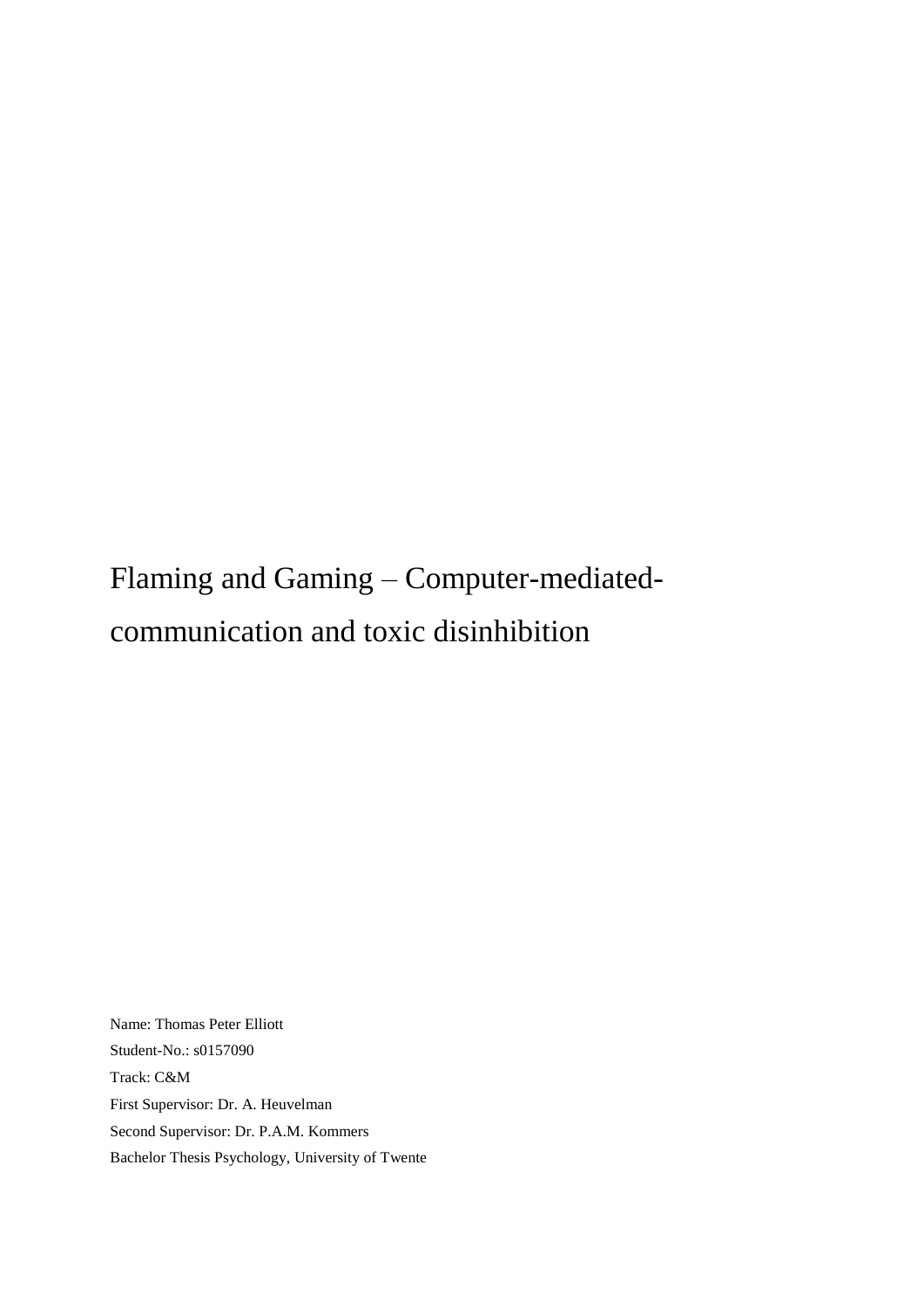## **Abstract**

In this explorative study flaming in online-gaming was examined using surveys of gamers. Flaming is considered a typical manifestation of toxic disinhibition and is defined as displaying hostility towards other people by insulting, swearing or using otherwise offensive language. Three general conclusions were drawn. First, despite many gamers indicating that they themselves do not flame regularly, flaming seems to be very common in online-gaming. Second, the views on flaming differ, being both positive and negative. Gamers indicated to perceive flaming-behavior both as amusing and annoying, although they tend to experience flaming in general more as amusing than annoying. Third, a possible explanation seems to be perceived norms of communication. Time spent on online-gaming seems to be a good predictor of flaming-behavior, with those who play the most also flame the most.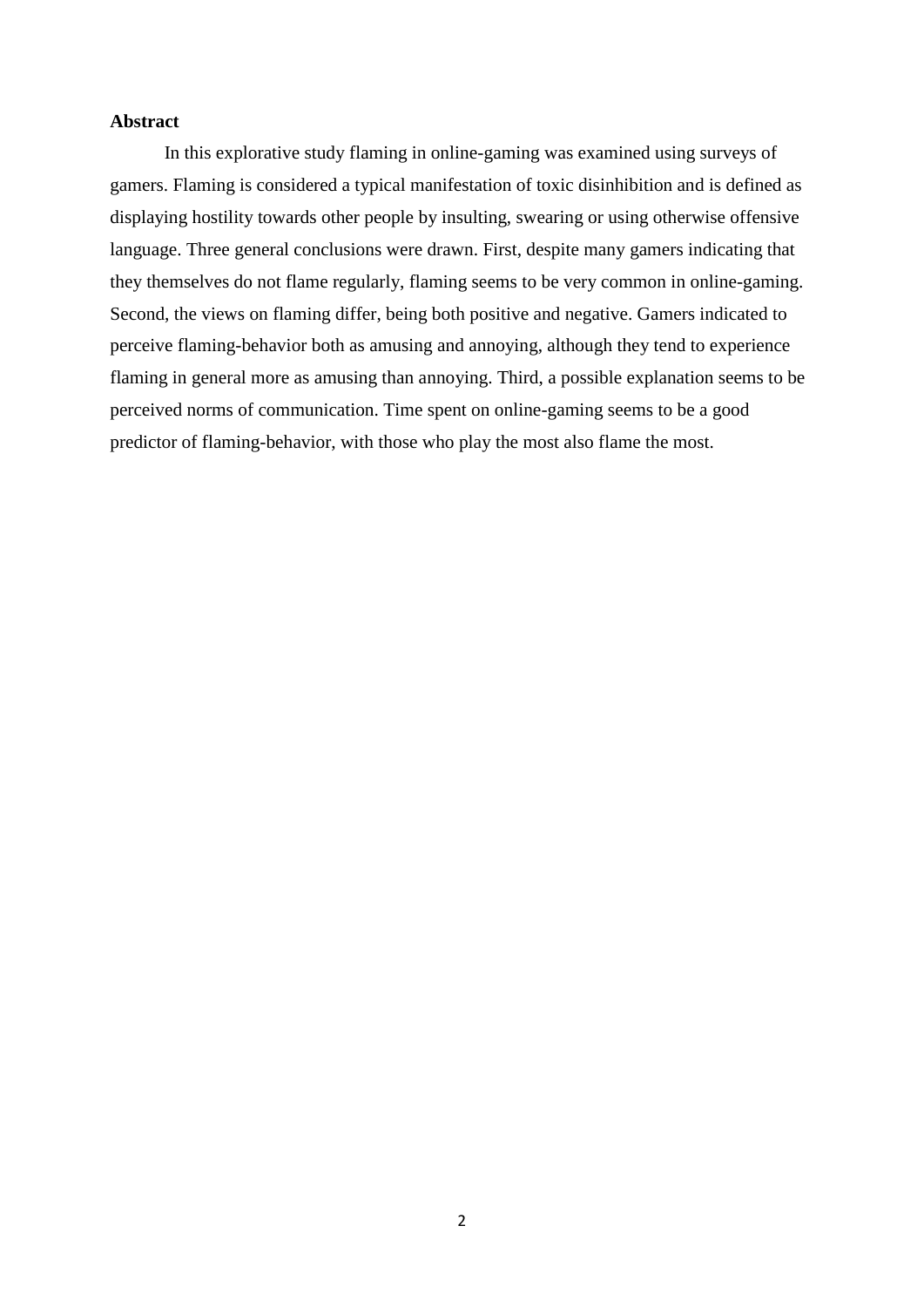## Contents

| 1. | Introduction                         |                |  |  |
|----|--------------------------------------|----------------|--|--|
|    | 1.1. Computer-Mediated-Communication | $\overline{4}$ |  |  |
|    | 1.2. Video-games in General          | $4 - 5$        |  |  |
|    | 1.3. Flaming                         | $5-6$          |  |  |
|    | 1.4. Games and prior research        | $6 - 7$        |  |  |
|    | 1.5. Hypotheses                      | 8              |  |  |
| 2. | Methods                              |                |  |  |
|    | 2.1. Participants                    | $8-9$          |  |  |
|    | 2.2. Scales                          | 9              |  |  |
|    | 2.3. Demographic Data                | 10             |  |  |
|    | 3. Results                           |                |  |  |
|    | 3.1. Descriptive Statistics          | $10 - 11$      |  |  |
|    | 3.2. Hypothesis Testing              | $11 - 12$      |  |  |
| 4. | Discussion                           |                |  |  |
|    | 4.1. Online-Gaming Vs. YouTube       | $12 - 13$      |  |  |
|    | 4.2. Aggression and CMC              | $13 - 14$      |  |  |
|    | 4.3. Flaming and pathological score  | 14             |  |  |
|    | 4.4. Limitations                     | $15 - 16$      |  |  |
|    | 4.5. Future Research                 | $16-17$        |  |  |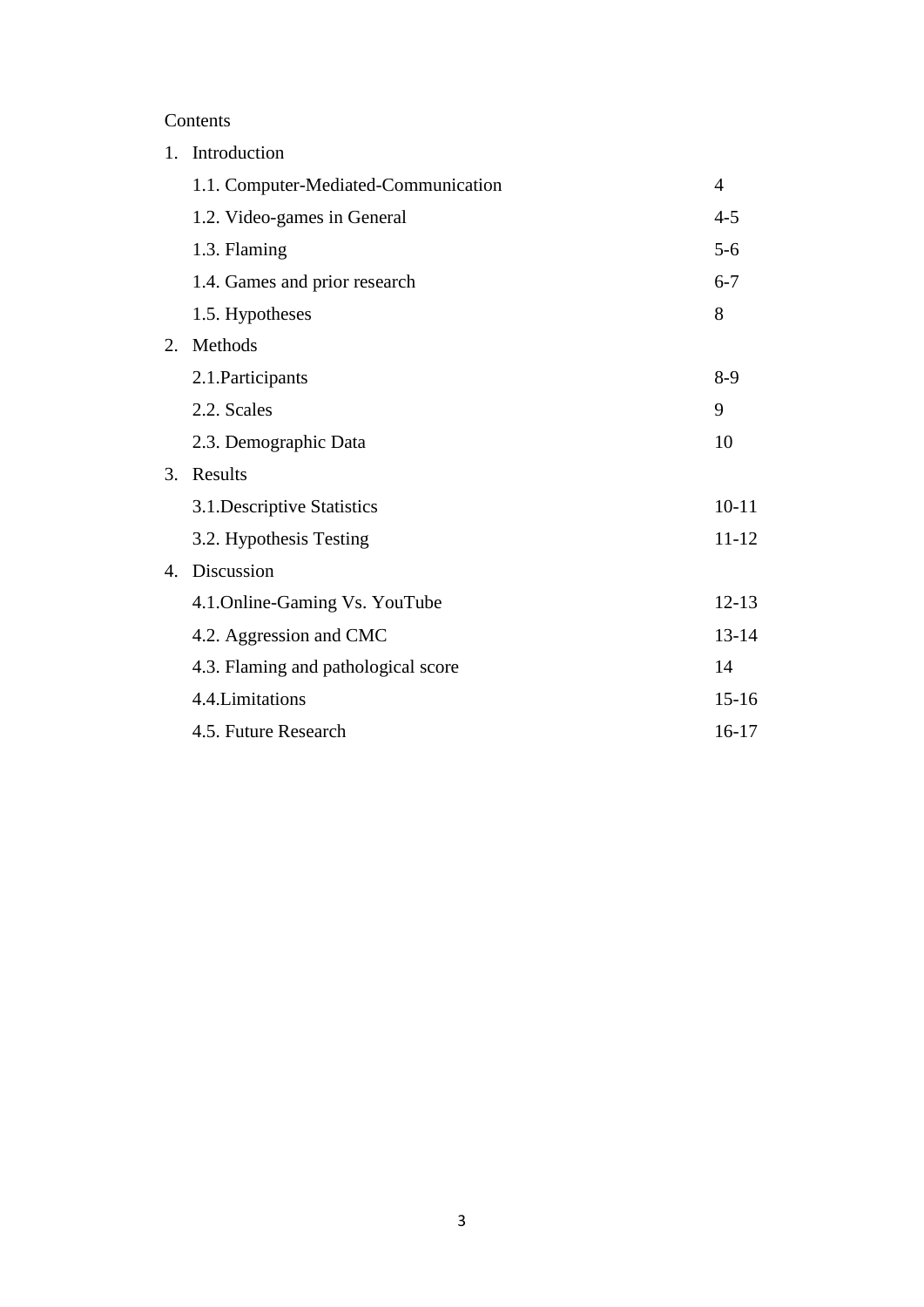## *Introduction*

Similar to the telephone and television, the introduction of the internet has brought about it a discussion of its possibilities and its negative aspects (Bargh & McKenna, 2004; McKenna & Bargh, 2000). One of these possibilities comes in the form of computer-mediated communication (CMC) allowing people from geographically distant spaces to communicate with each other. The negative aspect of CMC, when compared to face-to-face (FTF) communication, is that it seems to be more hostile and offensive. CMC lacks social psychological influences normally present in face-to-face communication (Ho & McLeod, 2008). Although there have been positive effects associated with computer-mediatedcommunication, such as encouraging more lively discussions and generating more lively arguments (Connolly, Jessup & Valacich, 1990; Jessup, Connolly & Tansik, 1990; Siegel, Dubrovsky, Kiesler & McGuire, 1986), more recent research on the disinhibiting effect of an online-environment has focused on the negative aspects of CMC. This dark side of CMC has been coined toxic-disinhibition by Suler (2004) and was introduced to describe onlineflaming and other acting-out behaviors that often involve damaging the other's or even one's own self-image, without any beneficial personal growth. This phenomenon of acting out has been found evident in Pro-Ana and Pro-Mia blogs (Brotsky & Giles, 2007), social loafing in online communities (Shiue, Chiu, & Chang, 2010), online gaming sites (Williams & Skoric, 2005), hate sites (Chau & Xu, 2007), violent pornographic and pedophilic sites (Malamuth, Linz, & Yao, 2005), cyber bullying (Huang & Chou, 2010), comments on YouTube (Moor, Heuvelman, & Verleur, 2010), online interpersonal relationships (Barak, 2007) and organizational conflicts (Turnage, 2008). Flaming behavior is considered a typical manifestation of toxic-disinhibition (Alonzo & Aiken, 2004; Derks, Fischer, & Bos, 2008). So far the effect of CMC within an online-gaming environment has not been addressed in academic literature. The purpose of this study is to explore the prevalence and possible causes of flaming-behavior within an online-gaming environment.

## *Video-games in General*

The early 1990s saw the phenomenon of computer-gaming introduced into home environments (Liebert, 2003). By the end of the 1990s the internet allowed people to use the internet as a gaming-forum. Although gaming may be considered part of cultural mainstream, little academic research on it has been done. Research on video-games in the academic field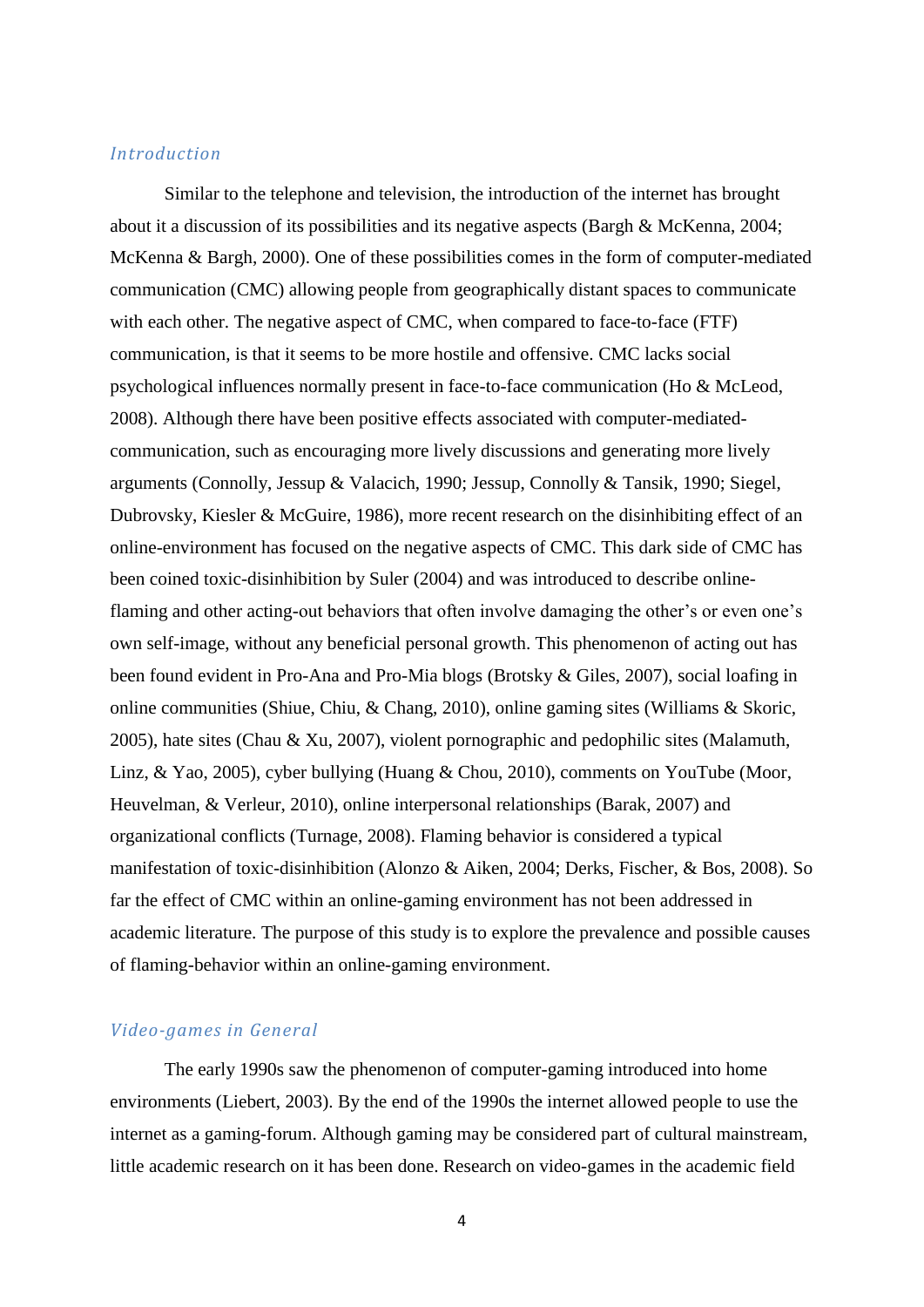has concentrated on adolescent players (Griffith, 1996; Griffith 1997), excessive gaming and addiction (Griffiths, 1991; Griffiths, 1997; Griffiths & Hunt, 1995; Griffiths & Hunt, 1998; Phillips, Rolls & Rouse, 1995; Liebert, 2007; Brian & Wiemer-Hastings, 2005; Griffiths & Wood, 2000) and violent-game-content and increases in real-life aggression (Anderson & Bushman, 2001; Anderson & Dill, 2000; Bartlett, Harris & Bruey, 2008). There has been little published academic research on online-gaming and even less in the type of games that can be played (Meredith, Hussain & Griffiths, 2009). Video-games come in a number of genres. Liebert (2003) suggests a classification of games by their narratives that imply degrees of social engagement. The three proposed genres are stand alone games, local and wide network (LAWN) games and massively multiplayer online role-playing games (MMORPGs). Stand alone games are considered single player oriented games. There is an option to go online and seek a human opponent, but the gamer is not obliged to do so. LAWN games are considered to lay emphasis on tactical game-play. They are multiplayer oriented and cannot be played alone. Essentially two teams play against each other. MMORPGs are typically large, sophisticated, detailed and evolving worlds based on different narrative environments. Typically MMORPGs are structured in a manner that forces gamers to interact with each other (Ducheneaut & Moore, 2004). Concerning social interaction it becomes apparent that from the former to the latter there is a growing notion of such. Whereas stand alone games can be played without any form of interaction with another person, LAWN games require a minimum number of players to be played. Although both genres do not promote social interaction, both offer the possibility to do so. MMORPGs offer the widest range of social interaction, the potentially greatest immersion and the widest range of possible social interactions.

Evidently social interaction of some kind is present in most forms of online-gaming. But what effect does game-genre and to a further extent game-content have on computermediated-communication?

#### *Flaming*

Flaming is a term that has been used to describe all kinds of disinhibited onlinebehavior (Moor, Heuvelman & Verleur, 2010). Definitions have been "expressing oneself more strongly on the computer than one would in other communication settings" (Kiesler, Siegel & McGuire, 1984, p1130) and "the expression of strong and inflammatory opinions"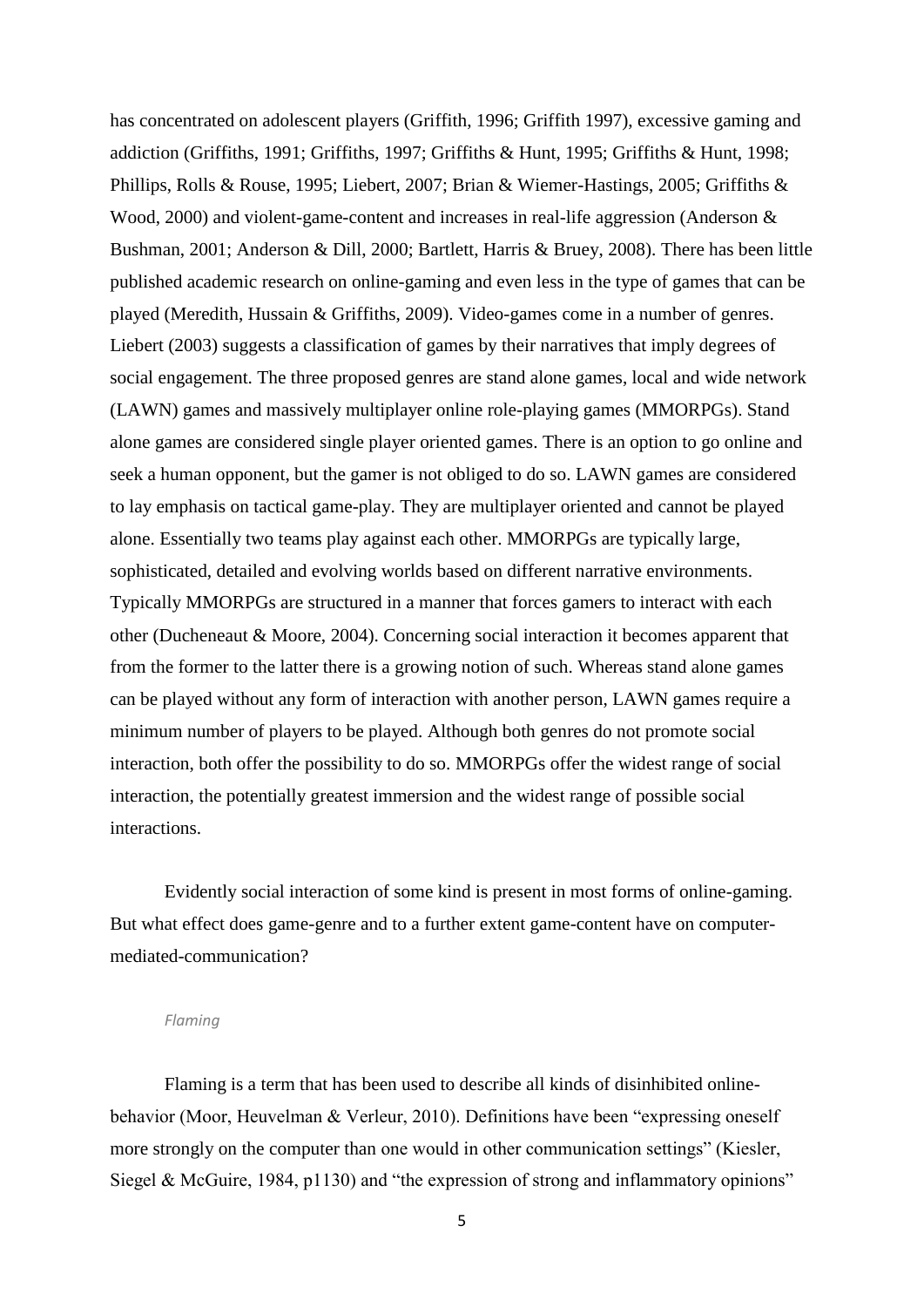(Siegel, Dubrovsky, Kiesler, & McGuire, 1986, p. 161). The definition has even included all kinds of emotional expressions and use of superlatives (Lea, O'Shea, Fung, & Spears, 1992, Thompsen, 1996). It is apparent that the definition of flaming has been inconsistent. The essence of the New Hacker's Dictionary definition of the term flaming is that a message is "directed with hostility at a particular person or people" (Raymond (1996). The adopted definition of flaming will be "exhibiting hostility towards other people by insulting, swearing or using otherwise offensive language" (Moor, 2007).

#### *Games and prior research*

A game is defined as an exercise of voluntary control systems, in which there is a contest between powers, confined by rules in order to produce a disequilibrial outcome (Avedon & Sutton-Smith, 1971). In this competitive environment it comes naturally that each participant wants to succeed. Losing the game however can lead to frustration, which subsequently can lead to aggression (Berkowitz, 1962). According to Berkowitz frustration is the "interference with the occurrence of an instigated goal-response at its proper time in the behavior sequence" (Berktowitz, 1962, p. 26).

Research on video-games has very much focused on violent game-content and its effect on aggression. Playing video-games with violent content has been suggested to lead to an automatic learning of aggressive self views (Uhlmann & Swanson, 2004), an increase in aggressive behavior by increasing aggressive thinking (Carnagey & Anderson, 2005) and an increase in aggressive behavior, cognition, affect and cardiovascular arousal (Anderson, 2003). A host of other negatives outcomes have also been documented, such as the increased likelihood of endorsing real-life violence (Dill, Brown & Collins, 2008), seeing others as more hostile (Bushman & Anderson, 2002) and being less likely to experience empathy (Funk, Buchman, Jenks & Bechtholdt, 2003) or engage in pro-social behavior (Anderson, Sakamoto et al, 2008). Regardless of video game content however, games are competitive by nature and this alone may lead to heightened feelings of aggression and hostility, which can become the basis for aggressive attitudes and behaviors (Williams, 2002). This is especially true for gamers who are primed for competitive games. Gamers primed for competitive gameplay tend to think more in aggressive terms, than do gamers in cooperative game play (Anderson & Morrow, 1995). Based on these findings gamers who play for competitive reasons are expected to exhibit more flaming-behavior than do gamers who play for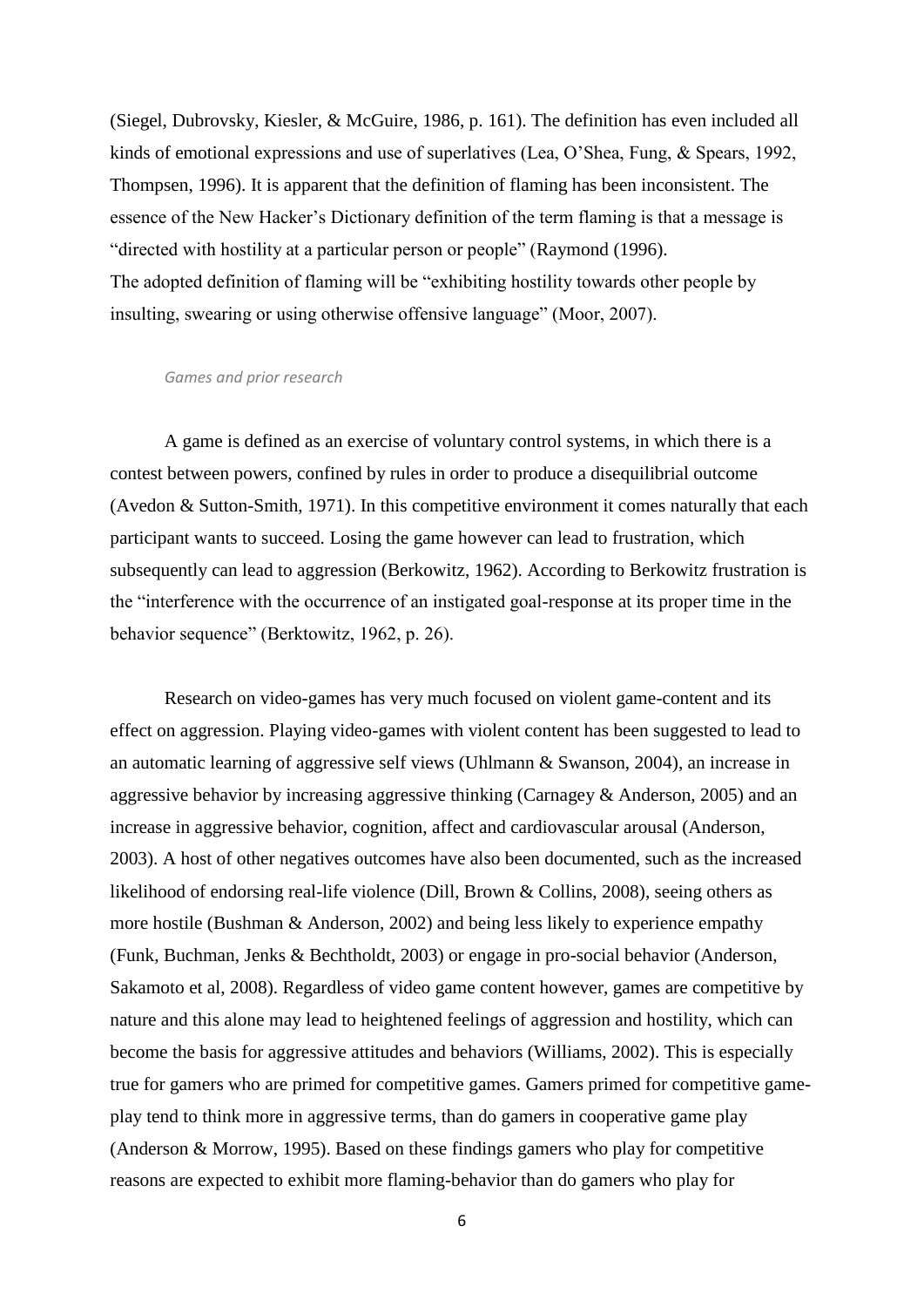cooperative reasons. A similar relationship may be expected when comparing gamers of violent and non-violent video-games. Gamers of violent video-games are expected to exhibit more flaming-behavior than those who play non-violent video-games.

Concerning flaming little to no academic research on online-gaming has been done. Other studies have identified the lack of academic knowledge on gamers. So far it has only been evident that there is no one profile that applies to all gamers (Meredith, Hussain & Griffiths, 2009). Research on MMORPGs has provided data for this specific genre. Although females also play these games, they are still a minority and often older than their male counterparts (Liebert, 2007). The average MMORPG-gamer is in his or her mid twenties and plays and spends an average of roughly 22 to 23 hours a week on gaming (Liebert, 2007; Yee, 2007). It is unclear however in how far this profile may apply to stand-alone gamers and LAWN gamers.

There are a number of gamers whose gaming-behavior may be considered excessive and on the verge of becoming or already being pathological. Pathological gaming is considered as "the inability to control excessive gaming habits despite associated social or emotional problems" (Lemmens, Valkenburg & Peter, 2011). This type of gamer shows increase in real-life aggression. Interestingly this is regardless of video-game content. Considering the pathological nature of these gamers, increases in real-life aggression could be explained by withdrawal symptoms. Alternatively this could also be explained by heightened exposure to a competitive environment, which could consequentially lead them to think in more aggressive and hostile terms than do non-pathological gamers, who have less exposure to such an environment. Regarding the latter assumption it seems plausible that this type of gamer would exhibit more aggressive and hostile behavior online, which could manifest itself in flaming-behavior.

Gender may also possibly play an important role in flaming-behavior. Although females are just as likely to feel anger the way males do (Archer, 2005), they differ in aggression behavior. Women tend to aggress more relationally, whereas men tend be more aggressive physically and verbally (Archer, 2005, Crick & Rose, 2000, Geen, 1998; Huesmann, Moise-Titus, Podolski & Eron, 2003). Flaming-behavior is pretty straight-forward and will be considered a direct form of aggression.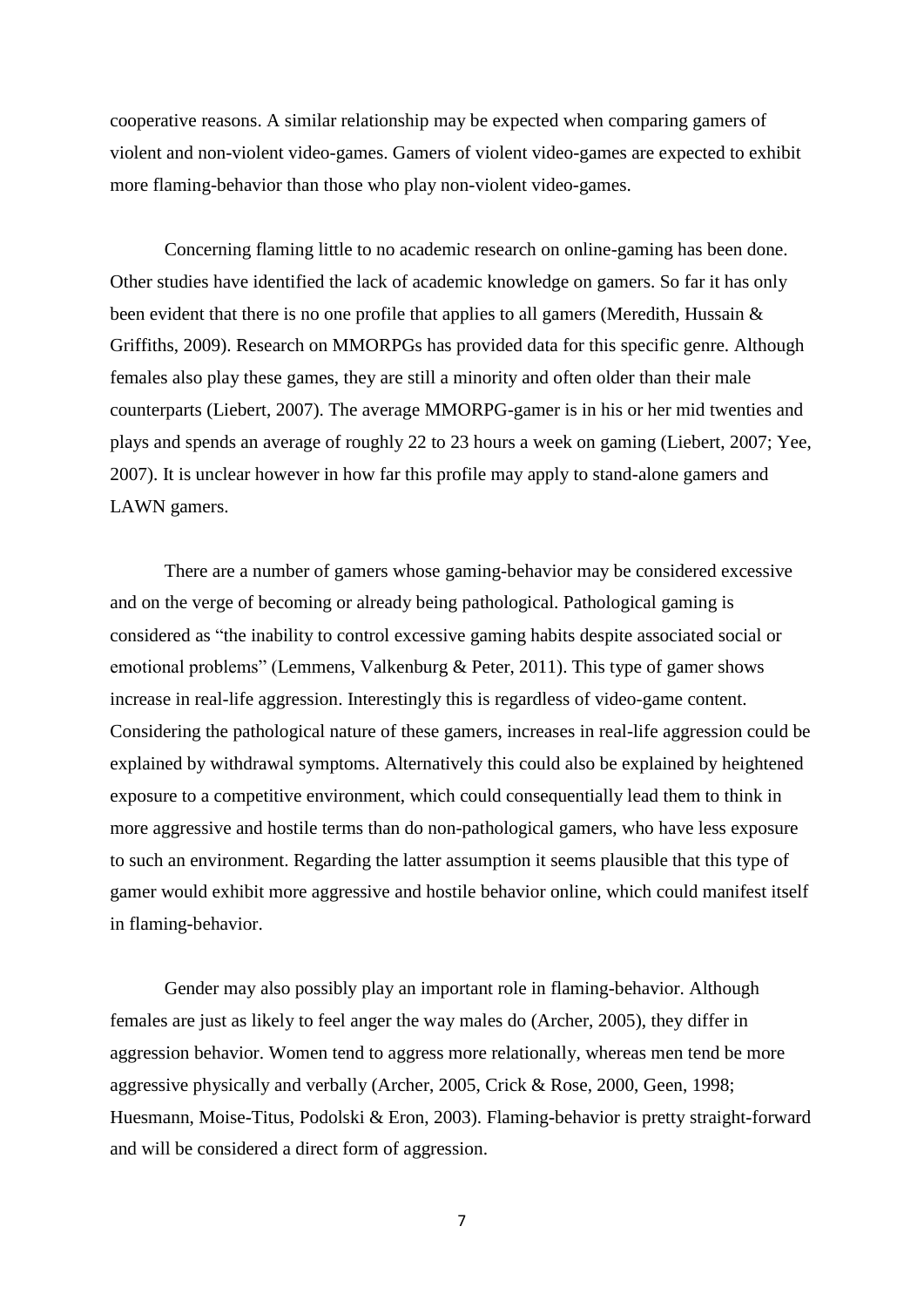Literature provides a number of possible factors that could heighten feelings of aggression, which in turn could lead to flaming-behavior. These factors include motivation for gaming (competition vs. cooperation), game-content (violent vs. non-violent), gender, pathological gaming tendencies and time spent on gaming. The hypotheses that will be tested are as follow:

- 1. Competitive gamers will have a higher flame-score than cooperative gamers.
- 2. Gamers of violent-video-games will have a higher flame-score than gamers of nonviolent-video-games.
- 3. Female gamers will have a lower flame-score than male gamers.
- 4. Gamers who spend more time gaming will have a higher flame-score than gamers who spend less time gaming.
- 5. Pathological gamers will have a higher flame-score than non-pathological gamers.

## *Methods*

### *Participants*

In this study a total number of 247 (237 male and 10 female) German-speaking gamers participated. Their mean age was 24.58 years, ranging from 14 to 68. They were approached via a number of online-gaming communities.

*Measurements*

## *Pathological-Scale*

To assess the level of pathological-gaming a seven-item addiction scale, developed by Lemmens, Valkenburg and Peter (2009), was used. This scale included one item for each of the seven underlying criteria of pathological-gaming, being salience (Did you spend all day thinking about a game?"), tolerance ("Did you start spending increasing amounts of time on games?", mood modification ("Have you played games to forget about real life?"), relapse ("Have other unsuccessfully tried to reduce your game use?"), withdrawal ("Did you feel bad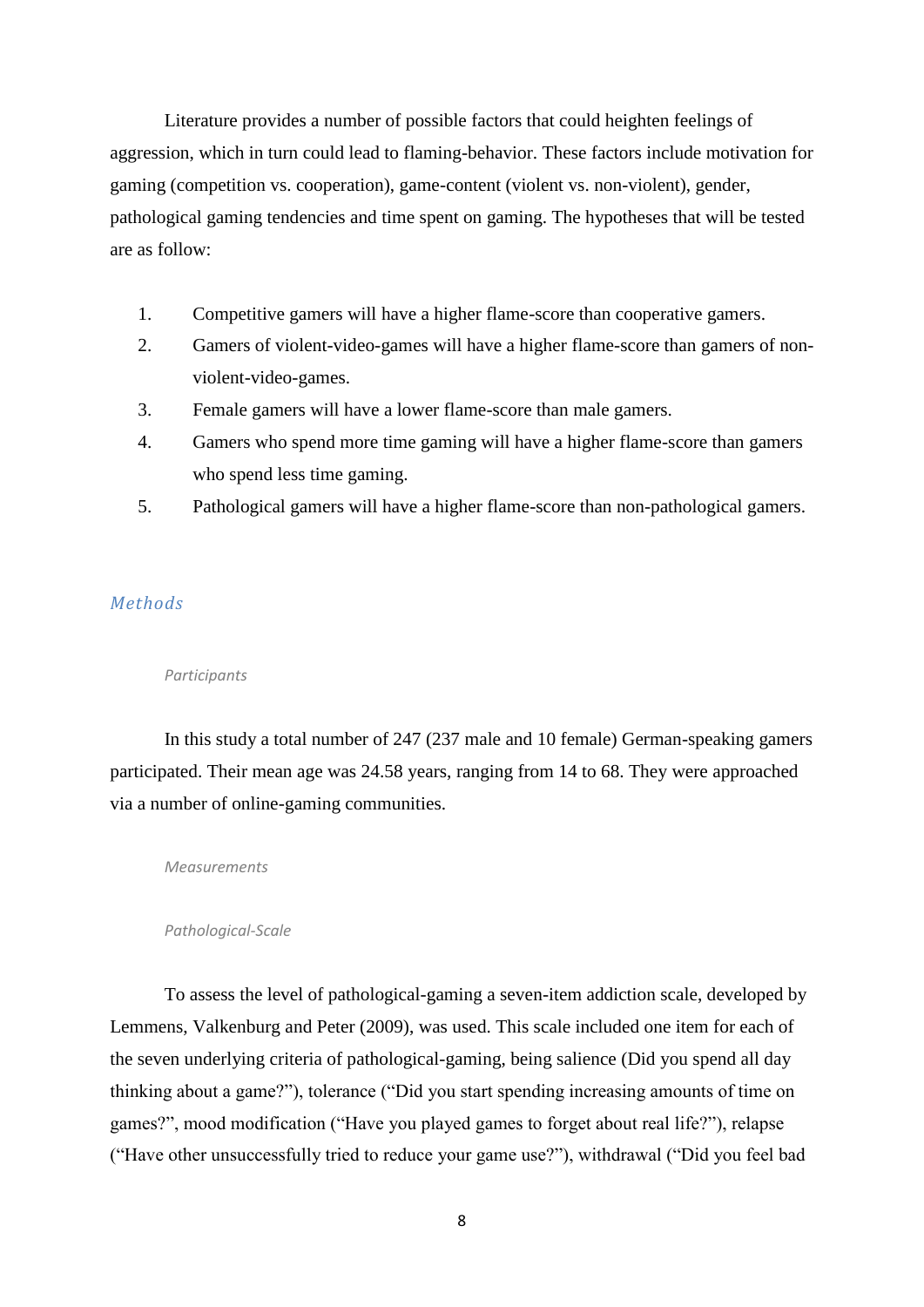when you were unable to play?"), conflict ("Did you have fights with others (e.g. family, friends) over your time spent on games?") and problems ("Have you neglected other important activities (e.g., school or work) to play games?"). Each item was preceded by the statement: "During the last six months, how often…". Gamers could then rate each of the seven statements with 1 (never), 2 (rarely), 3 (sometimes), 4 (often) and 5 (very often). In order to compare groups based on their pathological score groups were created, scoring 7-15 places someone in the non-pathological group, 16-25 in the excessive-gamer group and 26-35 in the pathological group.

#### *Aggression questionnaire*

In order to assess the level of aggression experienced during online-game-play participants were asked to rate the statements of the short-aggression-questionnaire (Bryant & Smith, 2001). The questionnaire consists of 12 items to which participants had to respond to on a 5-point scale  $(1 = totally disagree; 5 = totally agree)$ . The participants were asked to rate the statements upon reflecting their feelings during online-gaming (How did you feel during online-gaming?).

## *Self-report on flaming*

In order to assess flaming-behavior participants were asked to rate in how far they insult, swear or offend during online-game-play. The participants were asked to respond to four items. The items each consisted of one of the four elements that define flaming-behavior (insulting, swearing, offending and feelings of hostility). Each item could be scored from 1 (Totally disagree) to 5 (totally agree). The flame-score is the sum of scores on these items ranging from 5 points (non-flamer) to 20 points (strong-flamer).

Additionally participants were asked to respond to items that assess motivations and experiences of flaming-behavior. Items from prior research on flaming on YouTube (Moor et al. 2010) were modified to the online-gaming scenario. Participants indicated reasons for flaming-behavior such as disagreement and entertainment. One additional item included the possibility of accrediting flaming-behavior to loosing.

In order to assess in how far flaming is common in online-gaming participants were also asked to indicate in how far they perceive flaming-behavior during online game-play.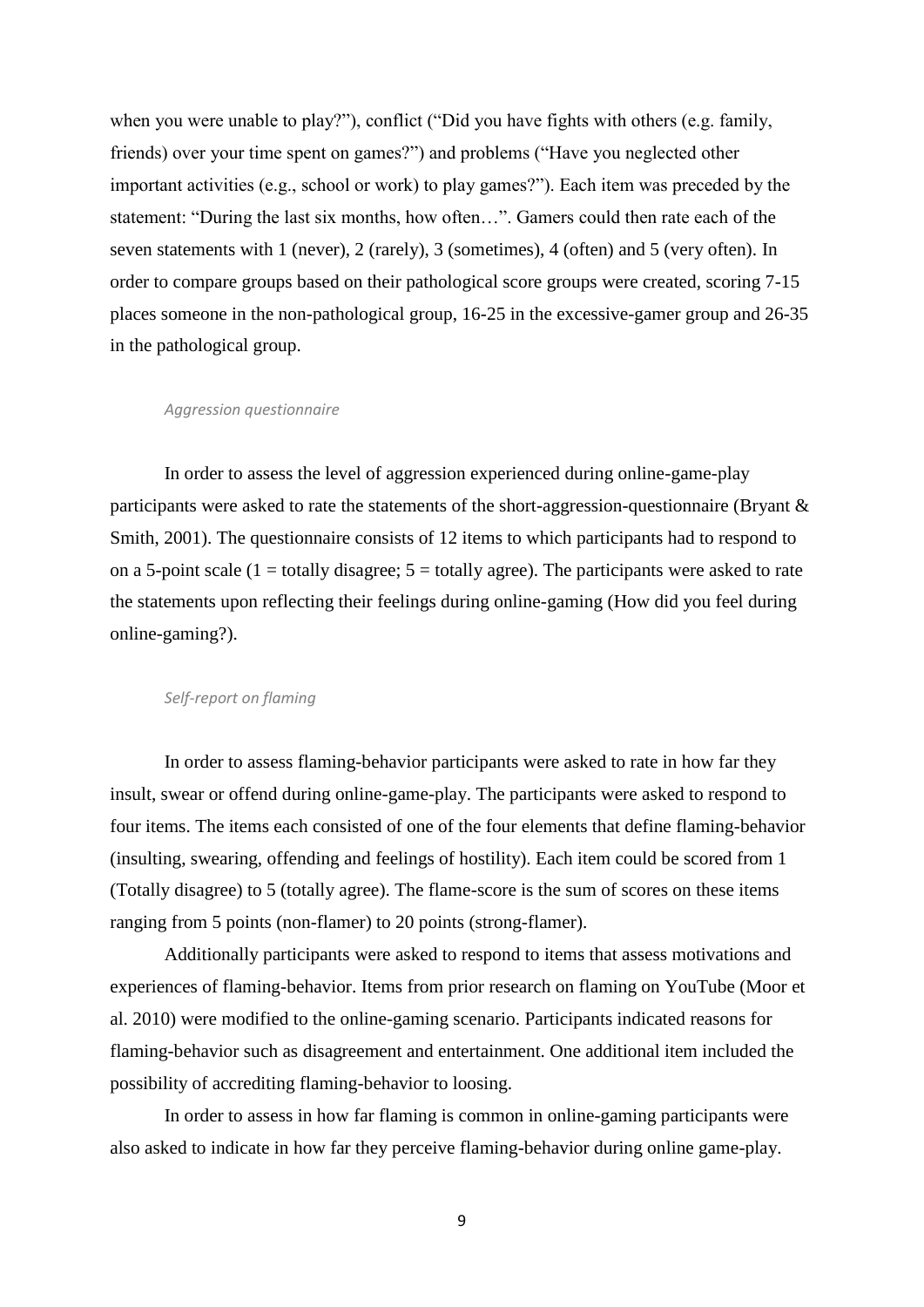#### *Demographic data*

Demographic data covered were age, gender and time spent on gaming per week. To indicate the number of hours spent per week on gaming participants could choose from a number of time categories. Although this study will classify games as stand-alone, LAWNgames or MMORPGs participants were asked to fill in which game and genre they played manually. The LAWN-genre is not a commonly known genre, as it supervenes on a number of different subgenres, which actually might be considered as a genre itself by gamers. Despite the need to further distinguish genres and possible subgenres, this will not be addressed further.

Participants were also asked to indicate their reason for playing online-games. In this sense motivations for game-play are either competitive or cooperative. Additionally participants were asked to answer whether the game they play is of a violent or non-violent nature.

## *Results*

#### *Reliability*

As a measurement of reliability Cronbach's Alpha was calculated for the pathological-scale, the aggression questionnaire and self-report-on-flaming. Each subset is sufficiently reliable with alpha scores of 0.783, 0.82 and 0.816 respectively.

*Descriptive Statistics*

Of the 247 participants 237 were male and 10 female. The mean age for males is 24.48 and 27.2 for females. Whereas 44.5% of males indicated that competition was their main motivation for playing online, 80% of females play online for this reason. 71.4% of males and 80% of females play violent games. The largest represented online-genre is LAWN games with 215 of participants playing games of this genre. Only two participants fall into the standalone genre and 6 into the MMORPG genre. A total number of 16 participants indicated to play web-based games, which do not fall into any of the mentioned genres. Descriptive statistics concerning game spent on online-gaming per week in regard to age are presented in table 1. In table 2 the findings on flaming-presence in online-gaming are presented.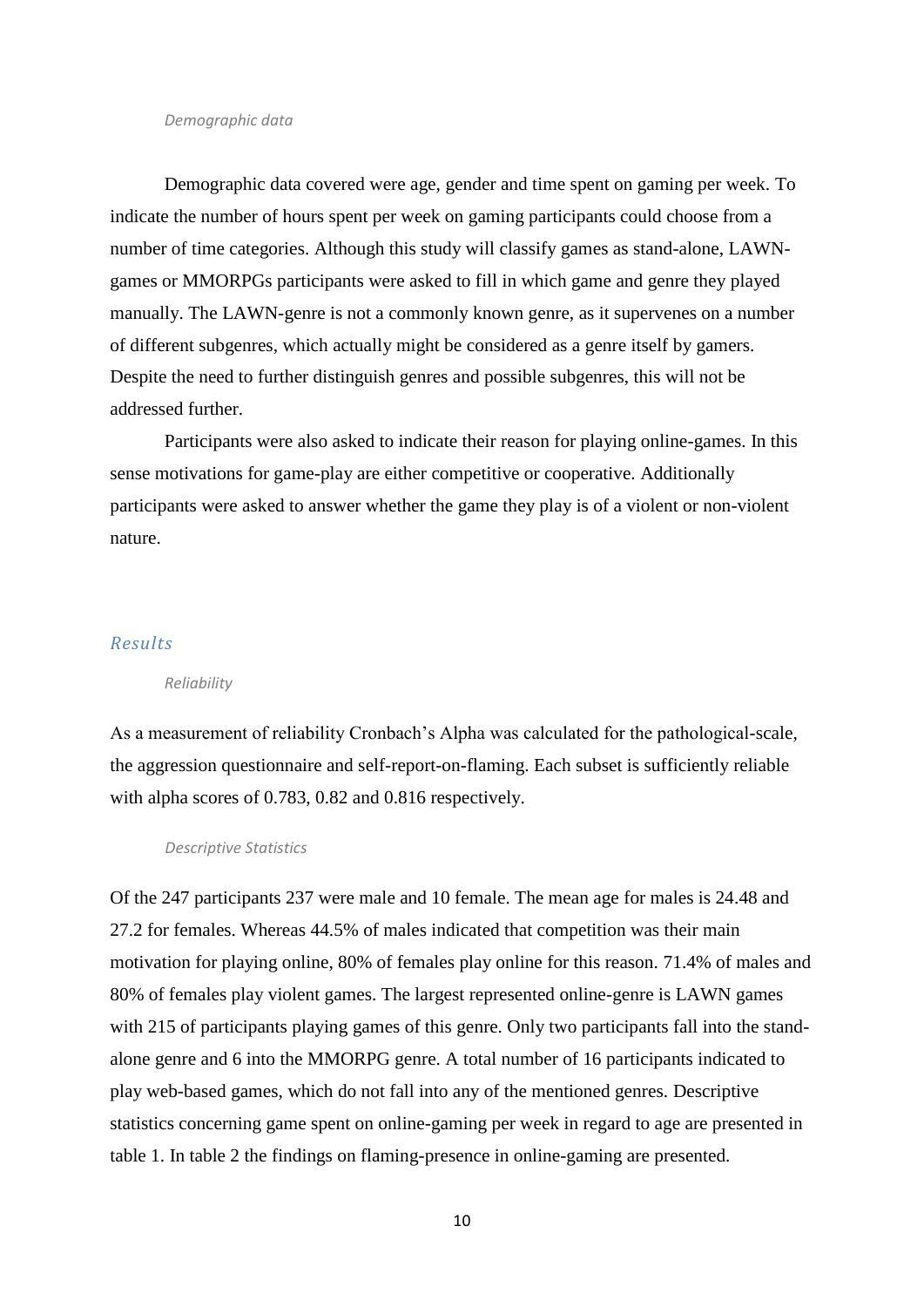| Table 1:                             |
|--------------------------------------|
| Time spent on gaming per week by age |

| Time spent gaming<br>per Week | Adolescent (11-<br><b>20</b> ) | <b>Early Adulthood</b><br>$(21-35)$ | <b>Midlife</b> $(36-50) +$<br><b>Mature Adulthood (51-</b><br>80) | <b>Total</b> |
|-------------------------------|--------------------------------|-------------------------------------|-------------------------------------------------------------------|--------------|
| $<$ 4 h                       | 8                              | 15                                  | 2                                                                 | 25           |
| $4-8h$                        | 7                              | 21                                  | 7                                                                 | 35           |
| $8-12h$                       | 5                              | 26                                  | 4                                                                 | 35           |
| $12-16h$                      | 7                              | 21                                  | $\theta$                                                          | 28           |
| $16-20h$                      | 9                              | 17                                  | 2                                                                 | 28           |
| $20 - 24h$                    | 9                              | 11                                  |                                                                   | 21           |
| $24 - 28h$                    | 5                              | 8                                   |                                                                   | 14           |
| $28 - 32h$                    | 7                              | 9                                   |                                                                   | 17           |
| $32-36h$                      | 5                              | $\theta$                            | $\theta$                                                          | 5            |
| $36-40h$                      | 3                              | 2                                   | $\Omega$                                                          | 5            |
| >40h                          | 13                             | 18                                  | 3                                                                 | 34           |
|                               |                                |                                     |                                                                   |              |
| <b>Total</b>                  | 78                             | 148                                 | 19                                                                | 247          |

### **Table 2**

Means and standard deviations of agreement to "Motivations and Experiences regarding flaming"

| <b>Item</b>    | <b>Statement</b>                                                       | <b>Mean</b> | <b>Standard deviation</b> |
|----------------|------------------------------------------------------------------------|-------------|---------------------------|
|                | I often see flaming when I play online-games                           | 4.17        | 1.142                     |
| $\overline{c}$ | I think flaming is a norm for communicating in online-<br>gaming       | 2.98        | 1.272                     |
| 3              | When I see flaming in online-gaming, I find it annoying.               | 3.05        | 1.353                     |
| $\overline{4}$ | When I see flaming in online-gaming, I find it amusing.                | 3.54        | 1.271                     |
| 5              | I think flaming is usually meant to be funny.                          | 2.2         | 1.125                     |
| 6              | I think flaming is just an honest way of expressing<br>disagreement.   | 2.42        | 1.256                     |
|                | I think that flaming in online-gaming is a problem for<br>some gamers. | 4.04        | 0.997                     |
| 8              | Flaming is a problem for me.                                           | 2.38        | 1.353                     |
| 9              | I have flamed one or more times during online-gaming.                  | 3.39        | 1.513                     |
| 10             | I flame regularly during online-gaming.                                | 2.19        | 1.406                     |
| 11             | I flame when I am loosing during online-gaming                         | 2.19        | 1.294                     |
| 11             | I flame when I am loosing during online-gaming                         | 2.19        | 1.294                     |

*Hypothesis testing*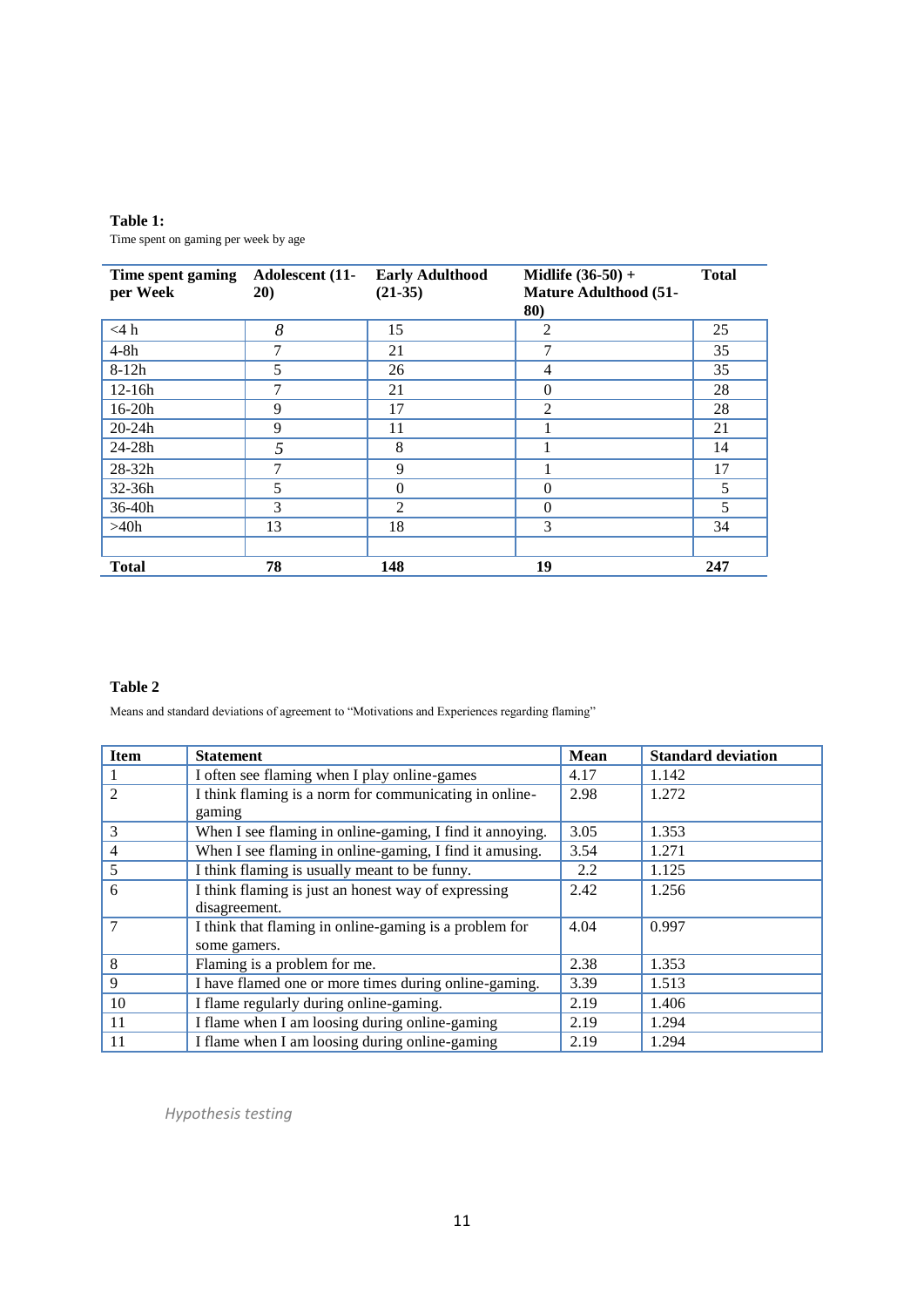To test the first three hypotheses the means on the flame-score were compared with an independent sample t-test. The first hypothesis assumed competitive gamers to flame more than cooperative gamers. No statistically significant difference was found, t  $(243) = -0.963$ , p = .336. The second hypothesis claimed gamers of violent games would flame more than gamers of non-violent video games. To test this hypothesis an independent sample t-test was used. The analyzed data rejects this assumption,  $t(243) = .672$  with  $p = .502$ . Equal variances could be assumed for hypothesis 1 and 2. The equal variance assumption did not hold when comparing groups based on gender. Statistical significant differences were found, t (12,257) = 2.283,  $p = .041$ .

The fourth hypothesis assumed that gamers who spend more time gaming will have a higher flame score than those who spend less time gaming. Analyzing the data with an ANOVA found differences of marginal significance (F (10,236) = 1.758; p = .069). To scrutinize data further confidence interval were calculated with the Least Significant Difference test. Significant differences were found between the 40 hours a week group compared to four groups who play up to 16 hours a week. This is also true for the 28-32 hours a week group. The 40 hours a week group scored 1.22 to 5.01 ( $p = .002$ ) than the less than 4 hour a week group, .01 to 3.56 ( $p = .049$ ) higher than the 4-8 hours a week group, .039 to 3.64 ( $p = .039$ ) higher than the 8-12 hours a week group, 0.99 to 4.75 ( $p = .003$ ) higher than then 12-16 hours a week group and 0.66 to 5.04 ( $p = .011$ ) higher than the 28-32 hours a week group.

The fifth hypothesis stated that gamers who score higher on the pathological scale will have a higher flame score than gamers who score lower. The data suggests this to be the case. After performing an ANOVA it appeared that the means differ significantly (F  $(2,244) = 10.306$ ; p = .000). Again the Least Significant Difference test was performed to further scrutinize the data. Results suggest that the non-pathological group of gamers have a significantly lower flame-score compared to the excessive gamer group and the pathological group. The former scoring 0.89 to 2.86 higher ( $p < 0.001$ ) and the latter 0.56 to 5.08 higher ( $p = .015$ ).

#### Discussion

## *Flaming Prevalence – Online-Gaming Vs YouTube*

The present study aimed to explore the prevalence of flaming-behavior in an online-gaming environment as well as to shed some light on possible causes of its occurrence. The phenomenon of flaming has been proven to be prevalent in a number of online-communities,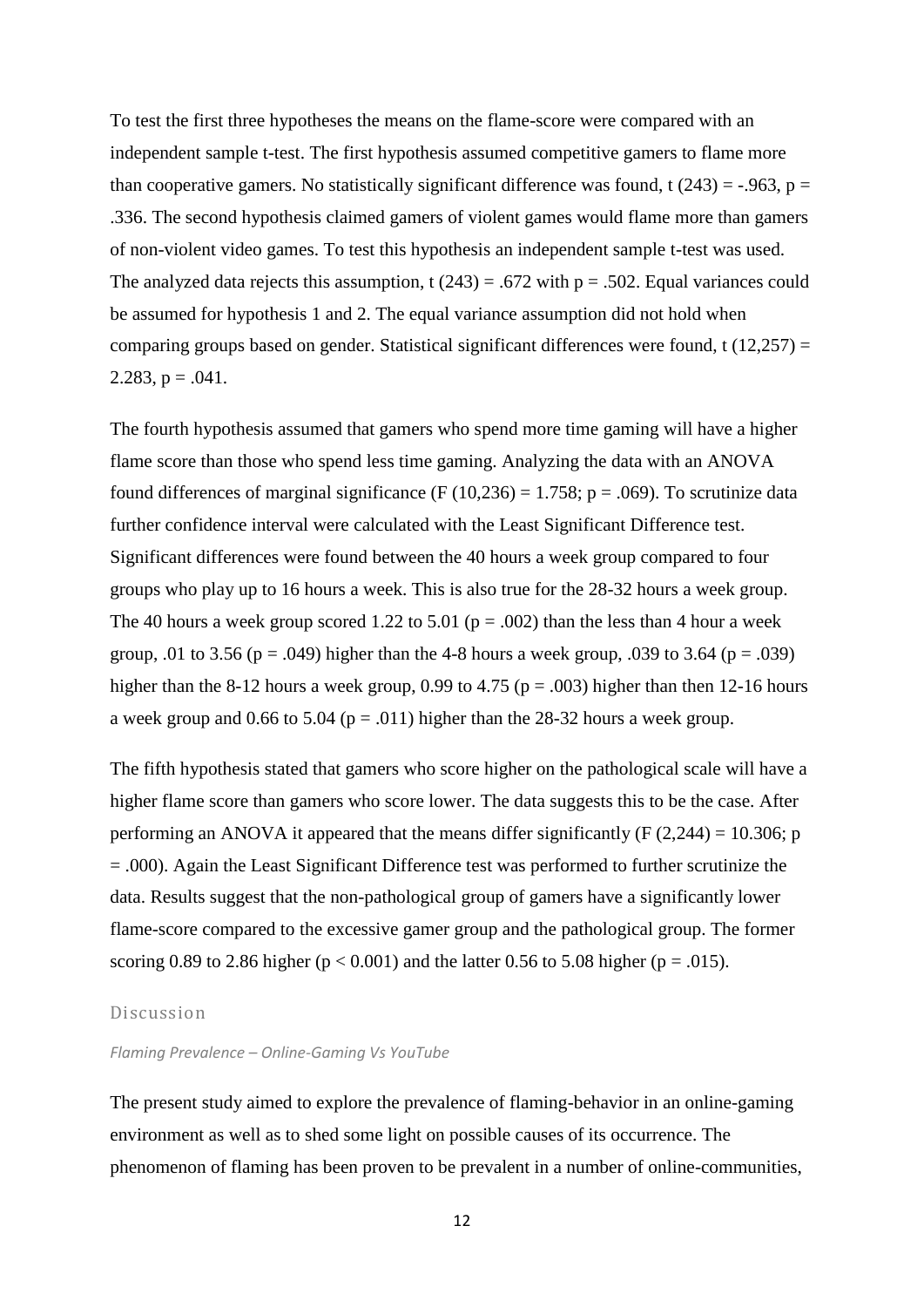such as YouTube. This is also true for online-gaming. A large number of participants indicated that they regularly perceive flaming-behavior during online-gaming. Compared to similar research conducted on YouTube, the reports of observing flaming-behavior are higher in an online-gaming environment than on YouTube. Albeit a number of gamers indicating to have flamed at least once, the majority of gamers do not engage in flaming-behavior on a regular basis. Gamers tend to show higher agreement on these items, than do people active on YouTube.

The views on flaming are varied. Whereas some find it annoying behavior, others find its occurrence amusing. Comparing this to the research done by Moor et al on YouTube it becomes apparent that flaming is perceived in a somewhat different way. In online-gaming flaming is perceived as annoying, but to a slightly lesser extent. The most striking difference is that flaming is considered to be fairly amusing by gamers, whereas the majority of YouTube users do not regard flaming as amusing. This difference is very interesting. This could be the result of different environments. The online-gaming environment is competitive. This promotes feelings of hostility and aggression. As flaming-behavior is very common repeated exposure may be assumed. This may have a desensitizing effect on how flamingbehavior is perceived for gamers. The YouTube environment is an entirely different one. Its purpose is to share videos and music and it has a much greater social character so flamingbehavior would seem a lot more out of context, as aggressive and hostile feeling are not promoted in this environment or at least to a lesser extent. Apart from the difference in environments, conversations or dialogs could be shorter lived, as the text will not be displayed permanently in online-games. Flaming-behavior in online-gaming is short-lived compared to comments on YouTube that tend to persist.

Flaming only poses a problem for a minority of gamers. The majority do not seem to have a problem with flaming-behavior in online-gaming, although many believe it to be a problem for others. This is similar for users on YouTube. Although the discrepancy in levels of agreement seems striking, this may very well be the result of the third person effect. (Davison, 1983). The essence being that people overestimate the impact a message conveyed by mass media has on a third person.

A unique item of this questionnaire regarded loosing as a potential catalyst behind flamingbehavior. This item was met with mild disagreement, indicating that loosing itself is not often a reason for flaming.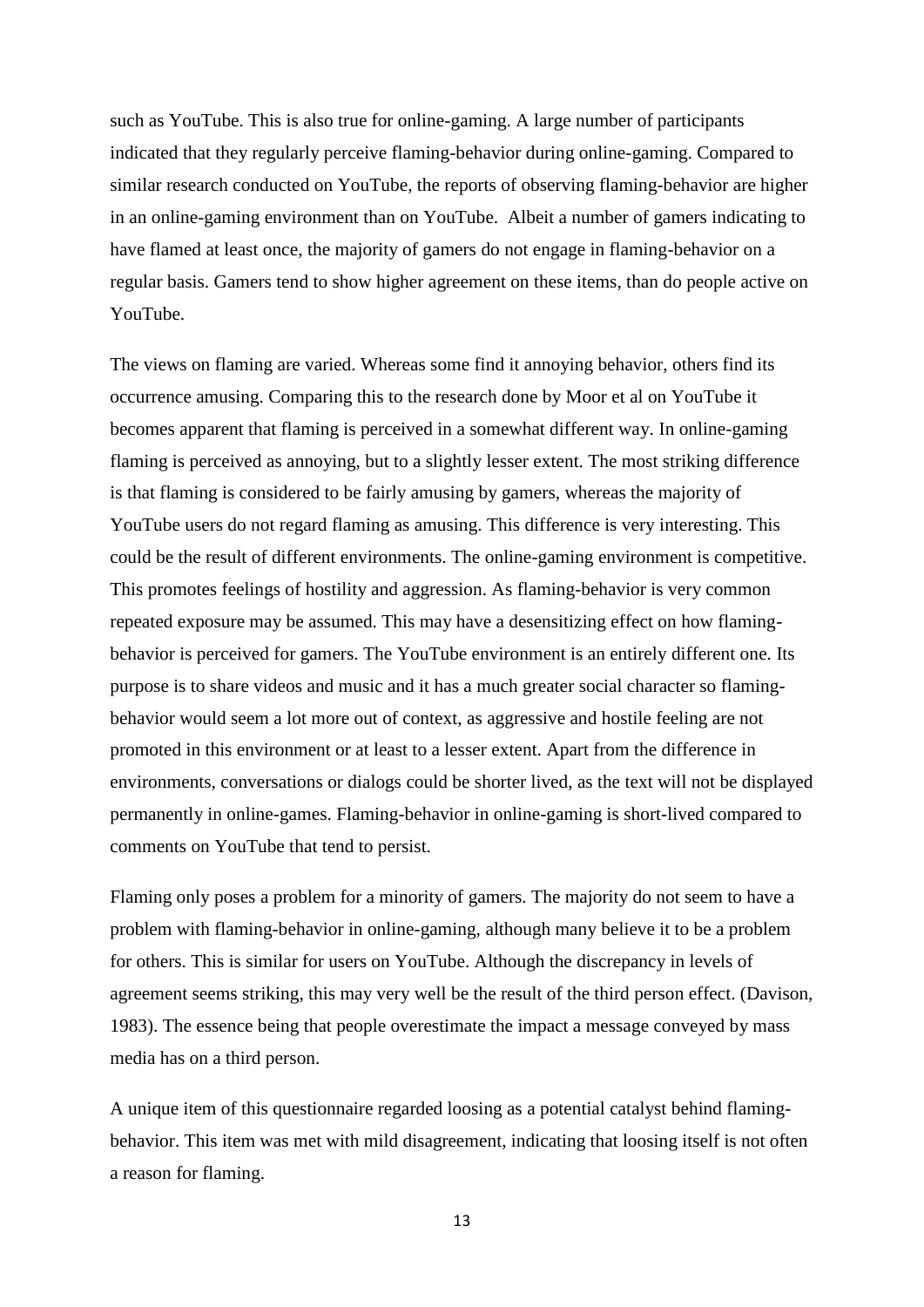Gamers on average agree moderately that flaming is a norm in online-gaming. Only a few participants agreed that flaming is funny. The results for these items are similar to those found by More et al.

A striking observation of the results is that even though many gamers indicate that they do not flame, many observe flaming behavior. It could be the case that flaming-behavior observed online is initiated by a minority of gamers. This could be partially supported as one group differs significantly from a number of other groups concerning their flame-score.

### *Aggression and CMC*

Computer-mediated-communication has a disinhibiting effect on expressing ones emotions. This can become problematic when these emotions are negative, such as aggression. In this study the aggression score correlates with the flame score of gamers with  $r = .505$ . The relationship is not perfectly linear but it suggests that emotions, in this scenario aggression, play a role in expressing flaming-behavior. Although this relationship is only one of correlation it offers some support, that CMC has a disinhibiting effect on expressing ones feelings. However when comparing different groups who were expected to have heightened feelings of aggression due to their competitive motivations for participating in online-gaming against gamers who play for cooperative reasons there was no significant difference. Violent games also failed to have an effect on flaming-behavior. The best predictor for flaming is time-spent on gaming. However it remains unclear what motivates people to engage in flaming-behavior. Albeit gamers who play less than 4 hours a day exhibit significantly less flaming-behavior than those who play 40 hours or more a week, they do not differ significantly on their aggression scores. Consequentially aggression and CMC cannot account fully for the occurrence of flaming-behavior.

The term Online Sense of Unidentifiability (Lapidot-Lefler & Barak, 2012) has been introduced to describe factors that promote negative online disinhibition in CMC. This term includes non-disclosure of personal data, invisibility and lack of eye-contact. When considering these factors one aspect becomes very apparent. Acting-out behavior, such as flaming, has no repercussions for the individual who engages in such behavior. If this person is part of an online-gaming-community they may be excluded from this community. In reallife the insulting or offending of another person can have immediate and direct repercussions. The insulted or offended may decide to institute legal proceedings against the offender or decide to engage in physical violence against the offender. It could also damage the offenders'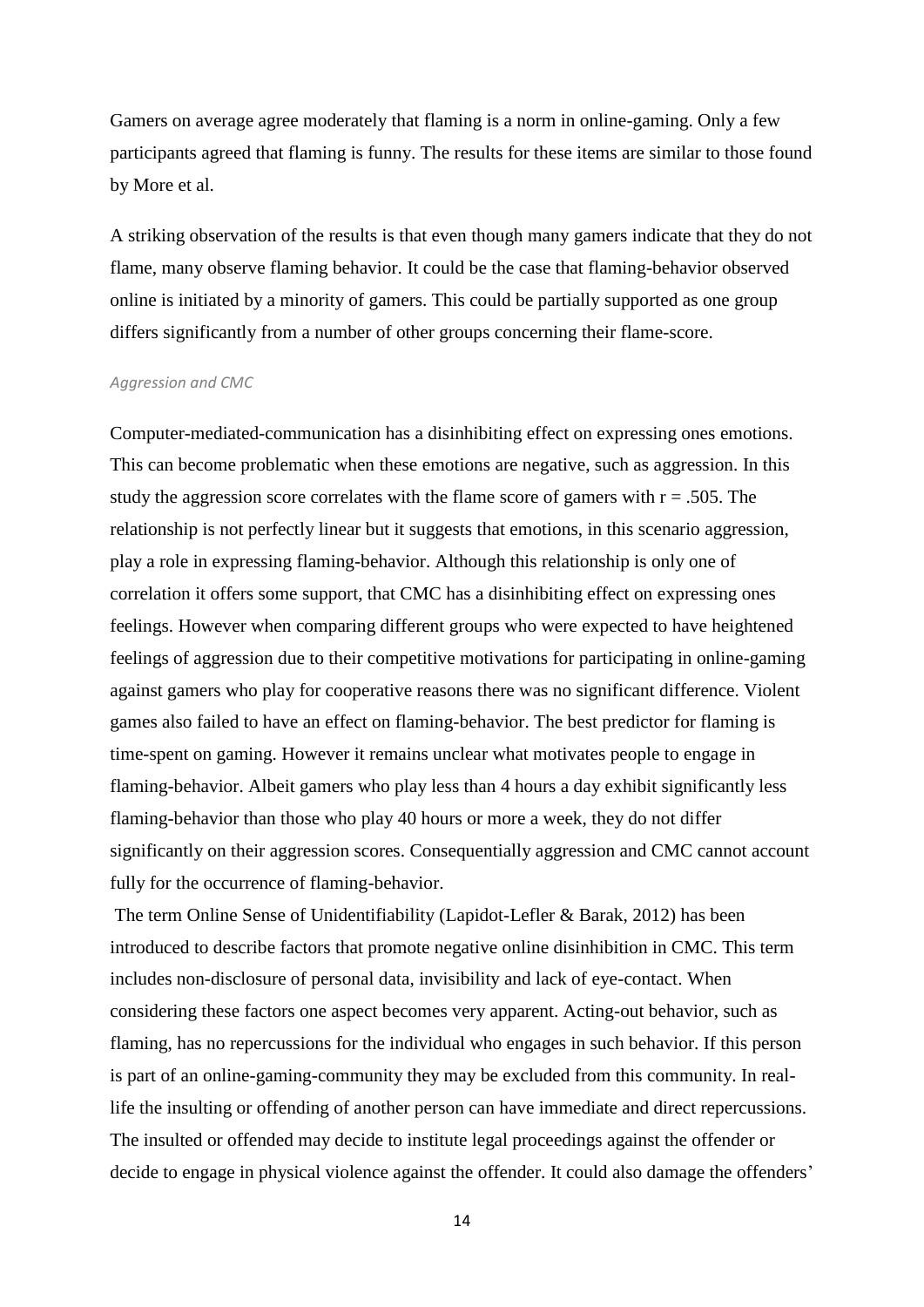reputation as he or she is violating rules of social conduct, just to name a few. Whereas the online-gaming-communities have rules against flaming-behavior and may exclude someone who breaks these rules, there are little other sanctions that can be implemented in an onlinecommunity to restrain people from flaming.

## *Flaming and Pathological score*

After grouping participants into groups regarding their score on the pathological scale, it was apparent that gamers in the lowest pathological score-group exhibit less flaming-behavior than do gamers in the excessive group and pathological group. The latter two show no statistically significant differences. This could be an effect of prolonged exposure to a competitive environment and could possibly imply a gradual development from excessive gaming-habits to pathological gaming-habits.

## *Limitations*

This study is of course limited by its methodological choice of data-collection. Onlinesurveys are prone to assessing an incomplete general picture, as there might be a certain type of possible participants who do not participate. Data-collection was facilitated by a diverse collection of smaller and larger online-gaming communities. Many of these communities have rules of conduct in which flaming and acting-out behavior is prohibited. As participants were approached via these online-gaming communities, people who play online-games but do not take part of such a community are obviously not included. Another flaw in trying to assess a general picture of flaming-behavior in online-gaming is the fact that most participants played games that would fall into the LAWN-genre. The MMORPG-genre is therefore most possibly underrepresented. Despite the fact that many online-gaming communities have rules of conduct, which prohibit behavior such as flaming it is unclear in how far gamers truly have an understanding of this concept, albeit some understanding of the concept is implied. Some items, such as gaming-motivation might have restricted gamers in revealing their true motivation for playing online-games. Also items concerning participants' attitude towards flaming would benefit from being refined and possibly adding more items, to reduce the level of restriction in possible answers.

Albeit the differences in flaming-behavior between male and female gamers, due to the small sample size of females  $(n = 10)$ , this difference may be due to a small sample size and might not be representative of female gamers. Also the other genres are underrepresented, especially MMORPGs. As the new online-games increasingly make an internet connection mandatory in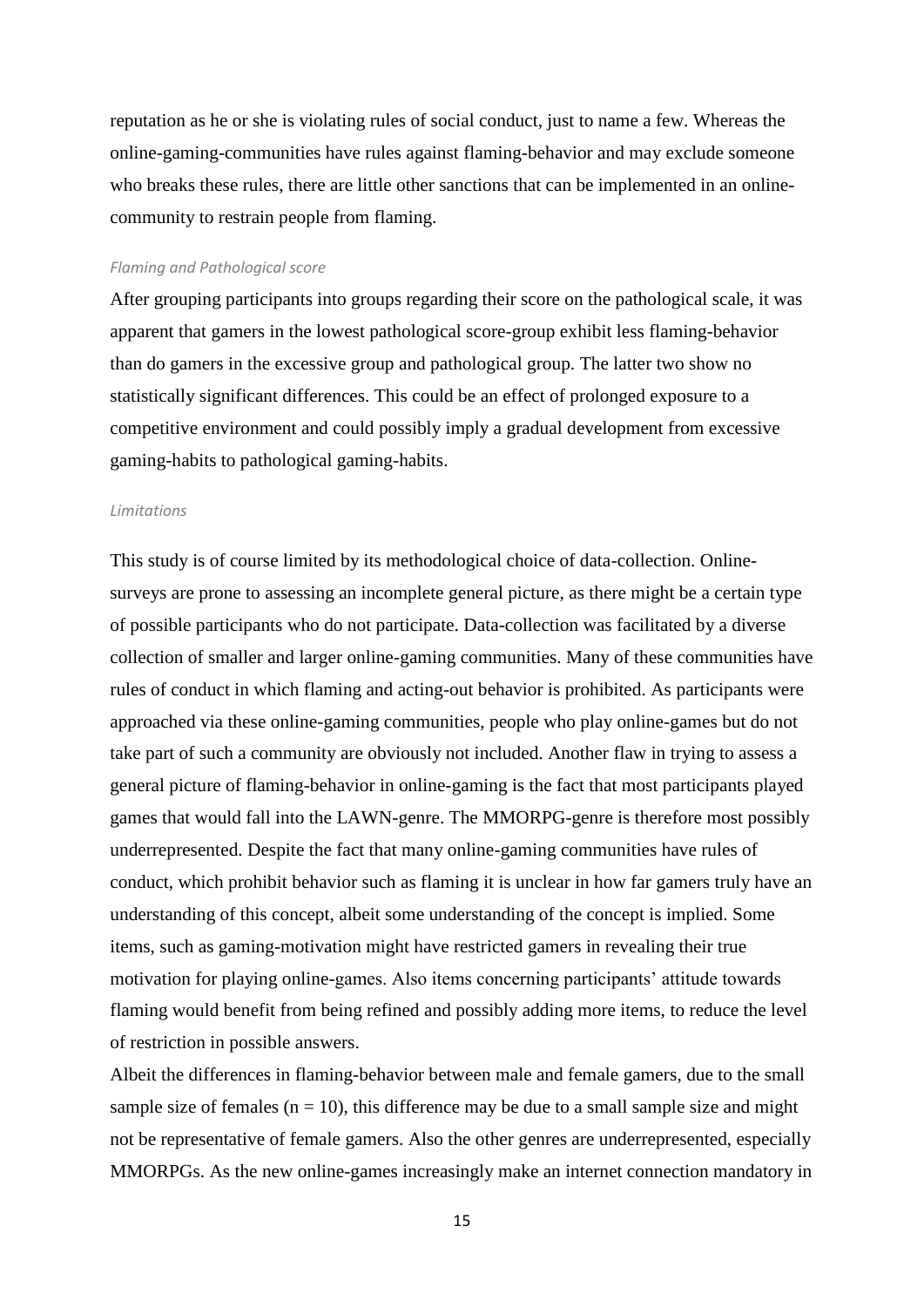order to play, stand-alone games might be on the verge of extinction, which would mean this genre becomes superfluous.

#### *Further Research*

It remains unclear why people engage in flaming-behavior. Although aggression correlates with flaming, it is by no means obvious how these aggressive feelings come to be and why some choose to express them and others possibly not. The fact that especially excessive gamers and pathological gamers tend to have a higher flame-score than others cannot answer the question as to why they engage in flaming-behavior. One possibility is that due to their vast experience in gaming, they ridicule the less experienced. This could offer a potential vicious circle as flaming could increasingly be seen a social norm in online-gaming. The fact that flaming-behavior is not exclusive to online-gaming suggests that aggression expressed in flaming comments does not originate from aggression solely based on the gaming experience. Regarding the aggression scores no significant differences were found between groups, where significant differences in flaming behavior were evident. Concerning flaming measuring traitaggression might offer a better explanation as to why people engage in flaming-behavior and others do not, despite them scoring similar on the online-gaming aggression questionnaire.

Another possible explanation for gamers who spend nearly their entire week with gaming, simply flame, because they find it amusing. This would relate the concept of trolling. A troll is defined as someone who posts a comment "in order to attract predictable responses or flames" (Raymond, 1996). Trolling is derived from the phrase "trolling for newbies" and a well-constructed troll is a post that induces lots of newbies and flamers to make themselves look even more clueless. This could also explain why flaming is perceived as amusing in online-gaming. In order to assess why gamers find flaming amusing it also seems important how they interpret these comments. In a gaming context it may very well be possible they believe a flame to be the result of a frustrating gaming experience for the flamer, which in turn is amusing for them.

Perceived norms are also of crucial importance. Gamers tend to find flaming amusing, although not overly funny. If flaming is considered amusing people might engage in flamingbehavior to amuse his or her fellow gamers.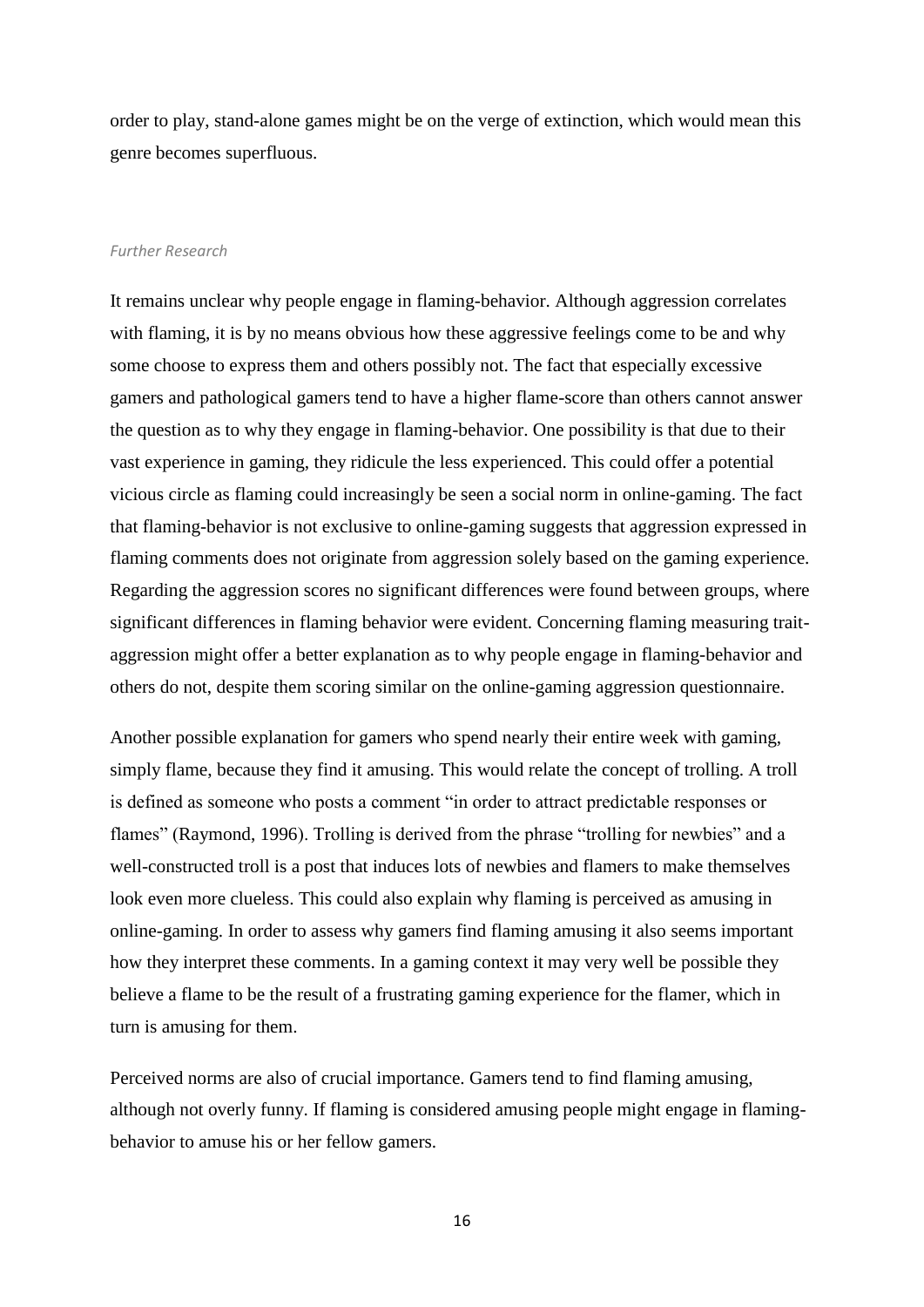A lot of research still needs to be done to fully grasp the phenomenon of flaming. An emotion, such as aggression, is not enough to explain flaming. Obviously aggression does play a role, but it is unclear what sets off the flaming-behavior in CMC. As the data of this study suggests, excessive time spent on gaming tends to show a higher flame-score and for the group of gamers who spend more than 40 hours a week on gaming the self report on regular flaming is the highest. It is unclear however why this group flames more than others.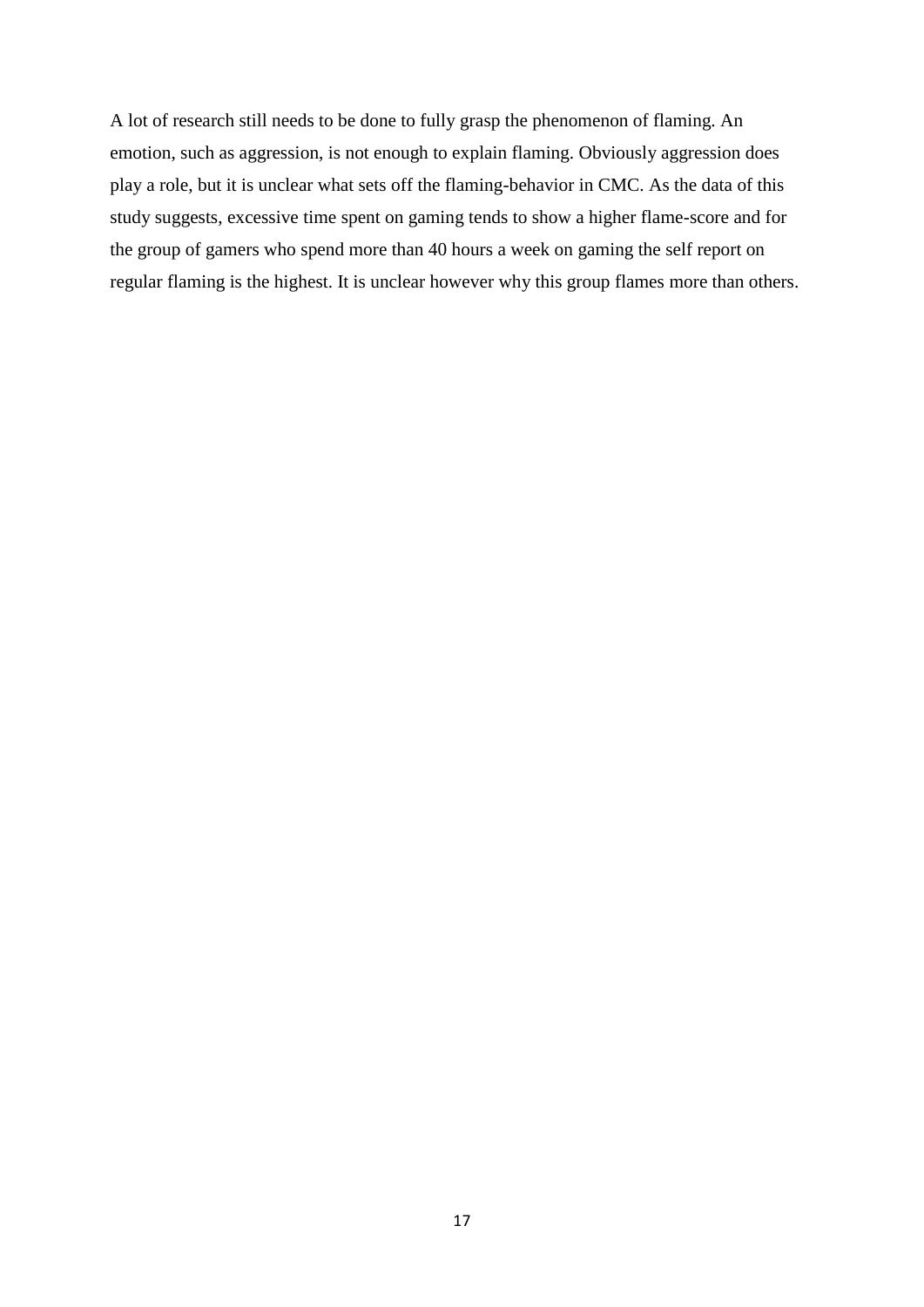Alonzo, M., & Aiken, M. (2004). Flaming in electronic communication. *Decision Support System, 36*, 205–213.

Anderson, C. A., & Bushman, B. J. (2001). Effects of violent video games on aggressive behavior, aggressive cognition, aggressive affect, physiological arousal, and prosocial behavior: A meta-analytic review of the scientific literature. *Psychological Science, 12*, 353– 359.

Anderson, C. A., & Dill, K. E. (2000). Video games and aggressive thoughts, feelings, and behavior in the laboratory and in life. *Journal of Personality and Social Psychology, 78*, 772– 790.

Anderson, C.A.(2003).Video games and aggressive behavior.In D.Ravitch, & J.P.Viteritti (Eds.), *Kid stuff: marketing sex and violence to America's children* (pp.143–167). Baltimore, D: Johns Hopkins University Press.

Anderson, C. A., A. Sakamoto, et al. (2008). "Longitudinal Effects of Violent Video Games on Aggression in Japan and the United States." *Pediatrics 122*(5): e1067-e1072.

Anderson, C.A., & Morrow, M. (1995). Competitive aggression without interaction: Effects of competitive versus cooperative instructions on aggressive behavior in video games. *Personality and Social Psychology Bulletin, 21*, 1020–1030.

Archer, J. (2005). Are women or men the more aggressive sex? In S. Frein, G.R. Goethals, & M.J. Sandstorm (Eds.), *Gender and aggression: Interdisciplinary perspectives.* Mahwah, NJ: Erlbaum*.*

Avedon, E. M., & Sutton-Smith, B. (1971*). The study of games*. New York: John Wiley and Sons.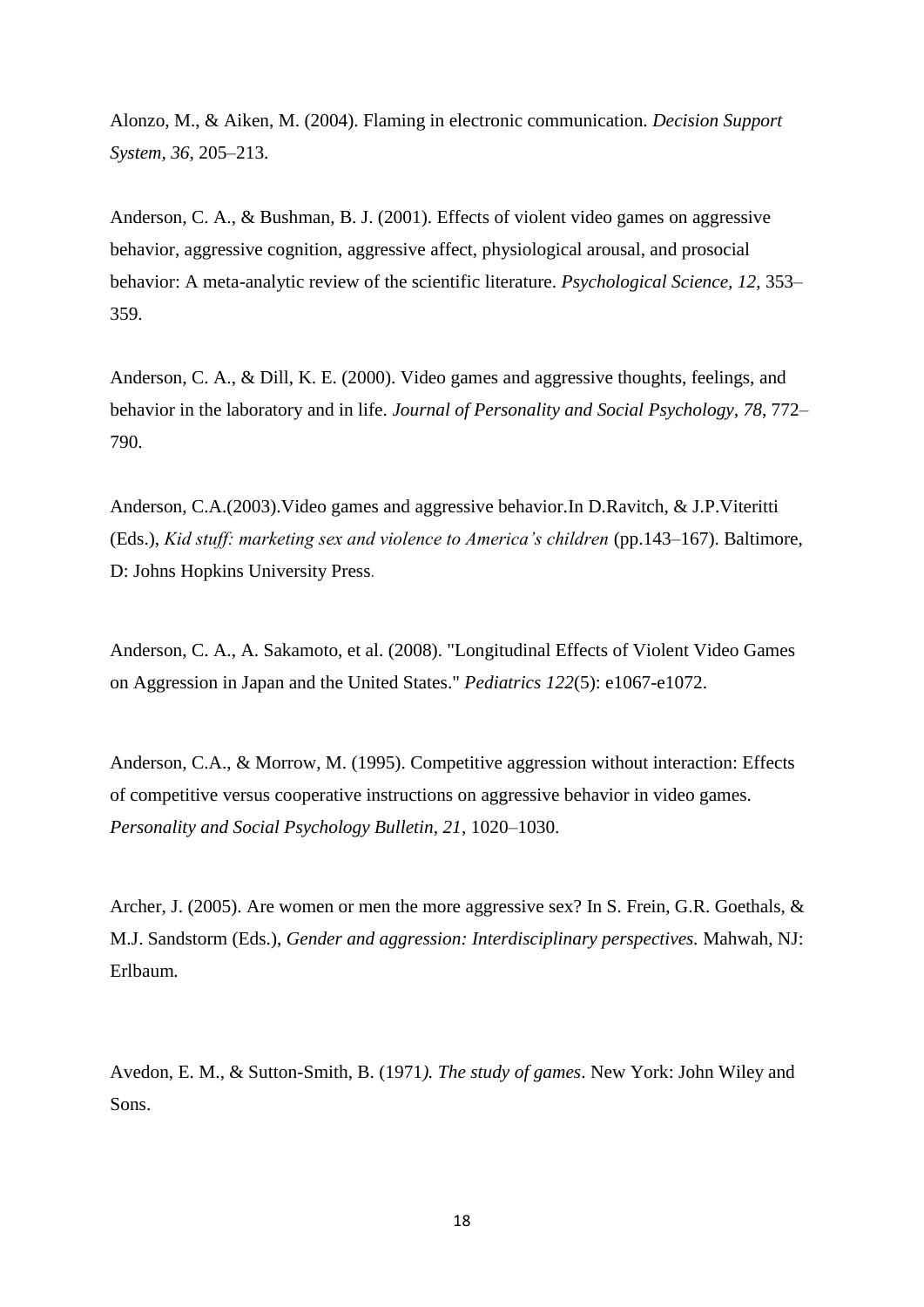Barak, A. (2007). Phantom emotions: Psychological determinants of emotional experiences on the Internet. In A. Joinson, K. Y. A. McKenna, T. Postmes, & U. D. Reips (Eds.), Oxford handbook of internet psychology (pp. 303–329). Oxford, UK: Oxford University Press.

Bargh, J. A., & McKenna, K. Y. A. (2004). The internet and social life. *Annual Review of Psychology, 55*, 573–590.

Barlett, C. P., R. J. Harris, et al. (2008). "The effect of the amount of blood in a violent video game on aggression, hostility, and arousal." *Journal of Experimental Social Psychology 44*(3): 539-546.

Berkowitz, L. (1962). *Aggression: Asocial-psychological analysis*. New York: McGraw-Hill.

Brian D., & Wiemer-Hastings P. (2005). Addiction to the Internet and Online Gaming. *Cyber Psychology & Behavior, 8* (2), 110-113.

Brotsky, S., & Giles, D. (2007). Inside the ''Pro-ana'' community: A covert online participant observation. *Eating Disorders, 15*, 93–109.

Bushman, B. J., & Anderson, C. A. (2002). Violent video games and hostile expectations: A test of the general aggression model. *Personality and Social Psychology Bulletin, 28*, 1679– 1686.

Carnagey, N., & Anderson, C. (2005). The effects of reward and punishment in violent video games on aggressive affect, cognition and behavior. *Psychological Science*, *16*, 882-889.

Chau, M., & Xu, J. (2007). Mining communities and their relationships in blogs: A study of online hate groups. *International Journal of Human-Computer Studies, 65*, 57–70.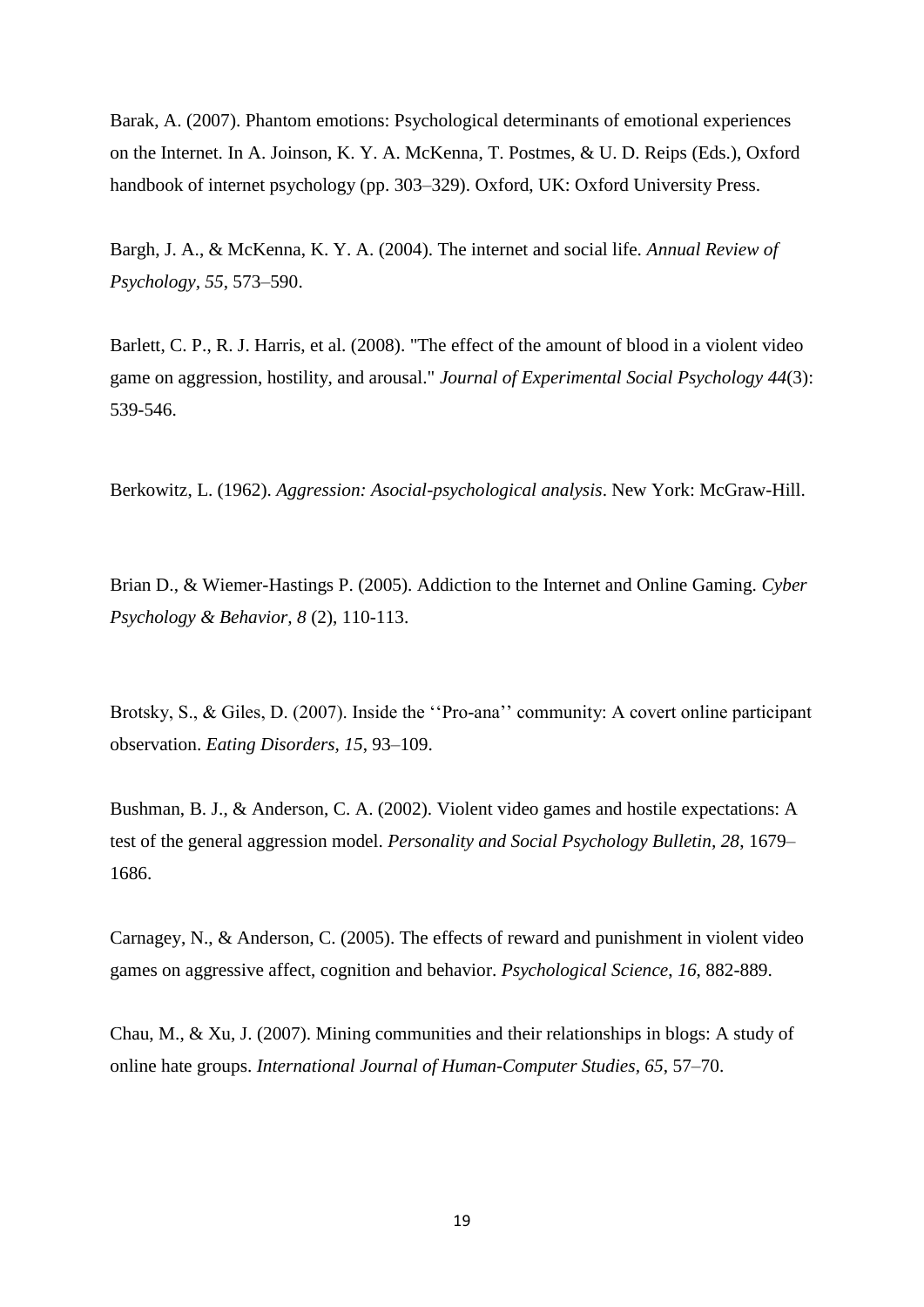Connolly T., Jessup L. M., & J. S. Valacich (1990). Effects of Anonymity and Evaluative Tone on Idea Generation in Computer-Mediated Groups. *Management Science* , *36* (6), 689- 703.

Crick, N. R., & Rose, A. J. (2000). Toward a gender-balanced approach to the study of socialemotional development: A look at relational aggression. In R. G. Geen & H.

DAVISON, W. P. (1983). "The Third-Person Effect in Communication." *Public Opinion Quarterly 47*(1): 1-15.

Derks, D., Fischer, A. H., & Bos, A. E. R. (2008). The role of emotion in computermediated communication: A review. *Computers in Human Behavior, 24*, 766–785.

Dill, K. E., B. P. Brown, et al. (2008). "Effects of exposure to sex-stereotyped video game characters on tolerance of sexual harassment." *Journal of Experimental Social Psychology 44*(5): 1402-1408.

Donnerstein (Eds.), *Human aggression: Theories, research and implications for social policy*  (pp. 153-168). San Diego: Academic Press.

Ducheneaut, N. and R. J. Moore (2004). The social side of gaming: a study of interaction patterns in a massively multiplayer online game. Proceedings of the 2004 ACM conference on Computer supported cooperative work. Chicago, Illinois, USA, ACM: 360-369.

Funk, J. B., Buchman, D. D., Jenks, J., & Bechtoldt, H. (2003). Playing violent video games, desensitization, and moral evaluation in children. *Applied Developmental Psychology, 24*, 413–436.

Geen, R. G. (1998). Aggression and antisocial behavior. In D. T. Gilbert, S. T. Fiske, & G. Lindzey (Eds.), *The handbook of social psychology* (4th ed., Vol. 2, pp. 317-356). New York: McGraw-Hill.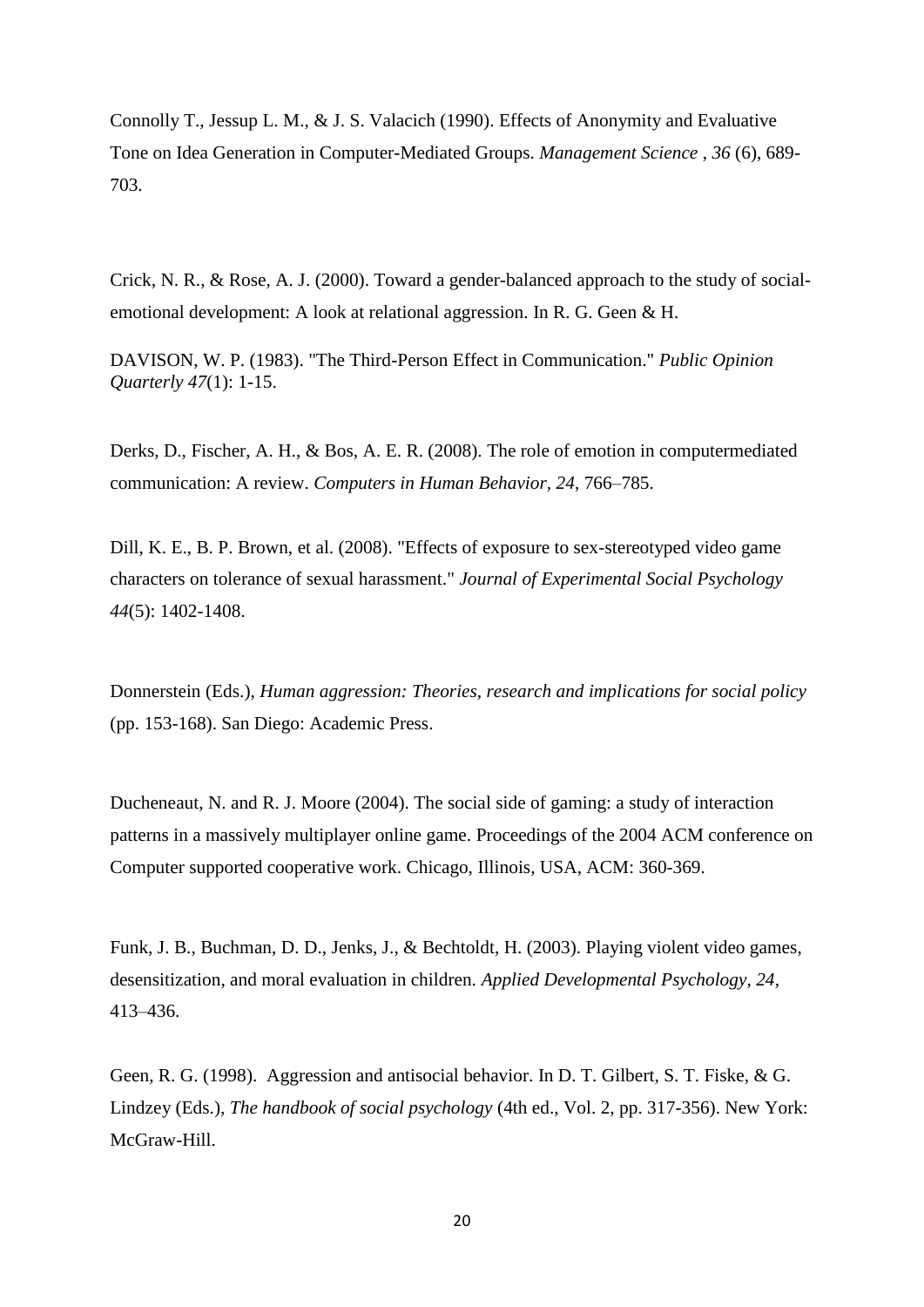Griffiths, M.D. (1996). Computer game playing in children and adolescents: A review of the literature. In: Gill, T., (ed.), *Electronic Children: How Children Are Responding To The Information Revolution*. London: National Children's Bureau, pp. 41–58.

Griffiths, M.D. (1997). Video games and children's behaviour. In Charlton, T. & David, K. (eds.), *Elusive Links: Television, Video Games, Cinema and Children's Behaviour*. Gloucester: GCED/Park Publishers, pp. 66–93.

Griffiths, M.D. (1991). Amusement machine playing in childhood and adolescence: A comparative analysis of video games and fruit machines. *Journal of Adolescence,* 14:53–73. Griffiths, M.D., (1997). Computer game playing in early adolescence. *Youth and Society 29*:223–237.

Griffiths, M.D., & Hunt, N. (1995). Computer game playing in adolescence: prevalence and demographic indicators. *Journal of Community and Applied Social Psychology* 5:189–194.

Griffiths, M. D., & Hunt, N. (1998). Dependence on computer games by adolescents. *Psychological Reports, 82,* 475-480.

Griffiths, M., & Wood, R. (2000). Risk factors in adolescence: The case of gambling, videogame playing, and the Internet. *Journal of Gambling Studies, 16*, 199–225.

Griffiths, M.D., Davies, M.N.O., & Chappell, D. (2003). Breaking the Stereotype: The Case of Online Gaming. *CyberPsychology & Behavior, 6* (1), 81-91.

Grüsser, S.M., Thalemann, R., & Griffiths, M.D. (2007). Excessive Computer Game Playing: Evidence for Addiction and Aggression? *CyberPsychology & Behavior, 10* (2), 290-292.

Ho S.S., & McLeod D.M. (2008). Social-Psychological Influences on Opinion Expression in Face-to-Face and Computer-Mediated-Communication. *Communication Research,32* (2)*,*  190-207.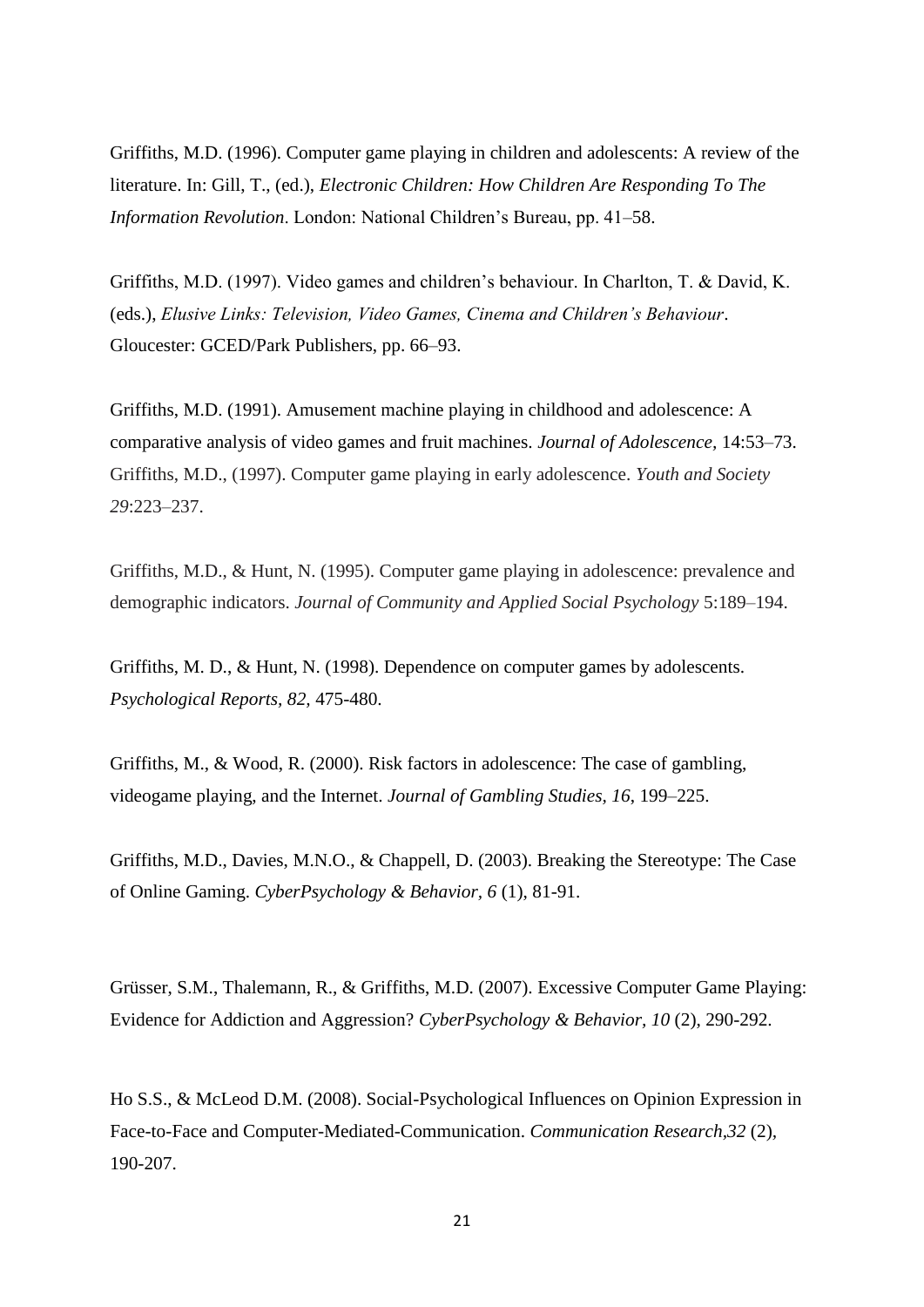Huang, Y.-Y., & Chou, C. (2010). An analysis of multiple factors of cyberbullying among junior high school students in Taiwan. *Computers in Human Behavior, 26*, 1581–1590.

Huesmann, L. R., Moise-Titus, J., Podolski, C.P., & Eron, L.D. (2003). Longitudinal relations between children's exposure to TV violence and their aggressive and violent behavior in young adulthood: 1977-1992. *Developmental Psychology, 39*, 201-229.

Jessup, L. M., Connolly, T., & Tansik, D. A. (1990). Toward a theory of automated group work: The deindividuating effects of anonymity. *Small Group Research, 21*(3), 333-348.

Kiesler, S., Siegel, J., & McGuire, T. W. (1984). Social psychological aspects of computermediated communication. *American Psychologist, 39*, 1123–1134.

Lea, M., O'Shea, T., Fung, P., & Spears, R. (1992). 'Flaming' in computer-mediated communication: Observations, explanations, implications. In M. Lea (Ed.), *Contexts of computer-mediated communication* (pp. 89–112). London: Harvester Wheatsheaf.

Lemmens J.S., Valkenburg P.M. & Peter J. (2011). The effects of Pathological Gaming on Aggressive Behavior. *Journal of Youth Adolsecent 40,* 38-47.

Malamuth, N., Linz, D., & Yao, M. (2005). The internet and aggression: Motivation, disinhibitory, and opportunity aspects. In Y. Amichai-Hamburger (Ed.), *The social net: Human behavior in cyberspace* (pp. 163–190). New York: Oxford University Press.

McKenna, K. Y. A. and J. A. Bargh (2000). "Plan 9 From Cyberspace: The Implications of the Internet for Personality and Social Psychology." *Personality and Social Psychology Review 4*(1): 57-75.

Meredith, A., Z. Hussain, et al. (2009). "Online gaming: a scoping study of massively multiplayer online role playing games." *Electronic Commerce Research 9*(1): 3-26.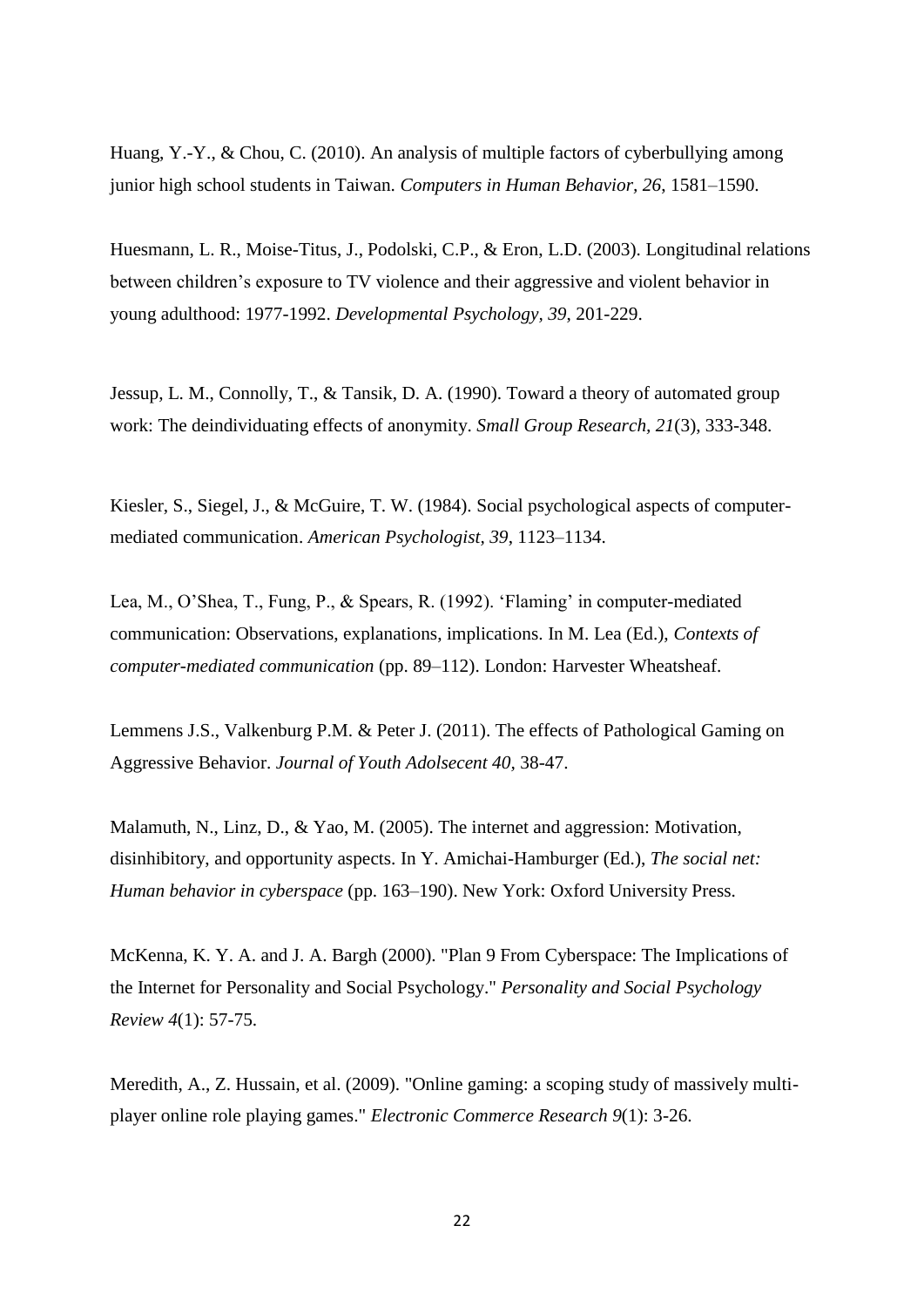Moor, P. J. (2007). *Conforming to the flaming norm in the online commenting situation.*  <http://scholar.petermoor.nl/flaming.pdf/> Retrieved 28.05.12.

Moor, P. J., Heuvelman, A., & Verleur, R. (2010). Flaming on YouTube. *Computers in Human Behavior, 26*, 1536–1546.

Phillips, C. A., S. Rolls, et al. (1995). "Home video game playing in schoolchildren: a study of incidence and patterns of play." *Journal of Adolescence 18*(6): 687-691.

Raymond, E. S. (1996) *The New Hacker's Dictionary*. Cambridge, MA: MIT Press.

Shiue, Y.-C., Chiu, C.-M., & Chang, C.-C. (2010). Exploring and mitigating social loafing in online communities. *Computers in Human Behavior, 26*, 768–777.

Siegel, J., Dubrovsky, V., Kiesler, S., & McGuire, T. W. (1986). Group processes in computer-mediated communication. *Organizational behavior and human decision processes, 37*, 157-187.

Suler, J. (2004). The online disinhibition effect. *CyberPsychology & Behavior, 7*, 321–326.

Thompsen, P. A., & Foulger, D. A. (1996). Effects of pictographs and quoting on flaming in electronic mail. *Computers in Human Behavior, 12*(2), 225–243.

Turnage, A. K. (2008). Email flaming behaviors and organizational conflict. *Journal of Computer-Mediated Communication, 13*, 43–59.

Uhlmann, E., & Swanson, J. (2004). Exposure to violent video games increases automatic aggressiveness. *Journalof Adolescence, 27*, 41–52.

Williams, D. (2002). Structure and competition in the U.S. home video game industry. *International Journal on Media Management, 4*, 41–54.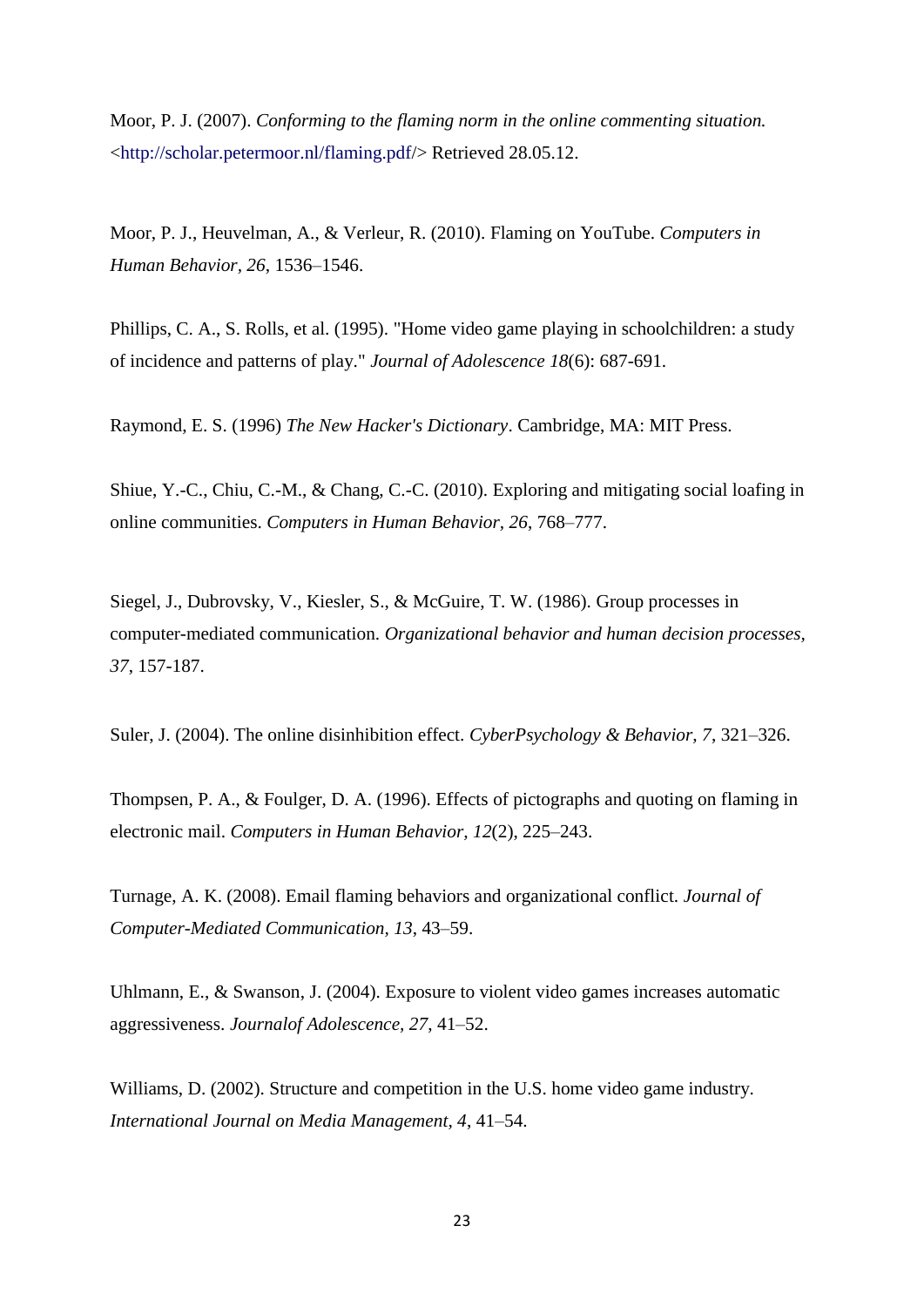Williams, D., & Skoric, M. (2005). Internet fantasy violence: A test of aggression in an online game. *Communication Monographs, 72*, 217–233.

Yee, N. (2007). The psychology of massively multiuser online role-playing games: motivations, emotional investment, relationships and problematic usage. In Schroder, R., & Axelsson, A.-S. (eds.) *Avatars at work and play: collaboration and interaction in shared virtual environments*. London: Springer-Verlag.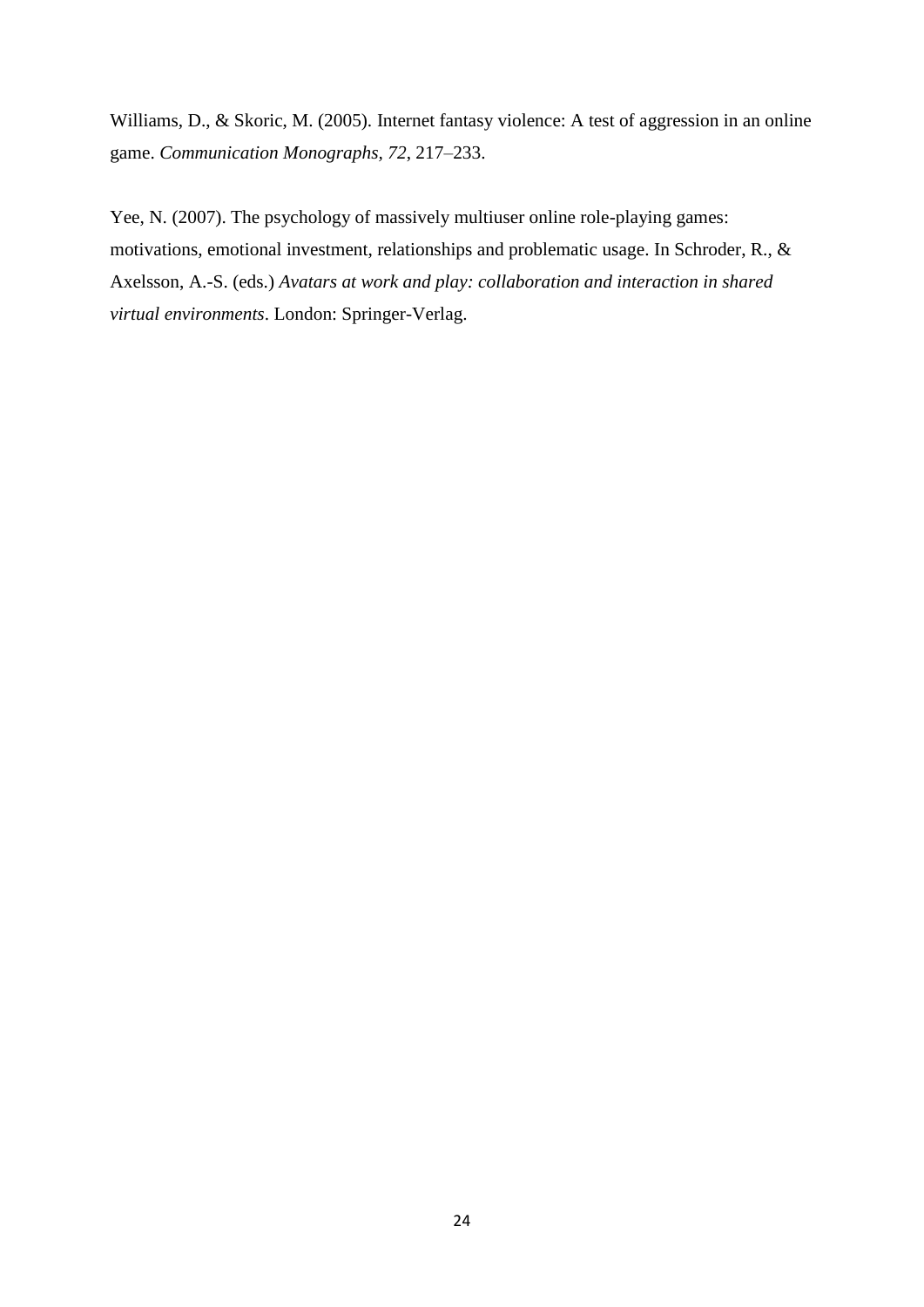## Appendix Questionnaire

## Age:

Gender:

Time spent on Online-gaming per week (estimate of participant) Favourite Game (to be filled in by respondent): Genre of favourite game (to be filled in by respondent) : Gametype: Violent vs Non-Violent Motivation: (competition vs cooperation)

Pathological gaming (1-5, never, very often)

During the last six months, how often Did you…

(1) Salience: ''Did you spend all day thinking about a game?''

(2) Tolerance: ''Did you start spending increasing amounts of time on games?'

(3) Mood modification: ''Have you played games to forget about real life?''

(4) Relapse: ''Have others unsuccessfully tried to reduce your game use?''

(5) Withdrawal: ''Did you feel bad when you were unable to play?''

(6) Conflict: ''Did you have fights with others (e.g., family, friends) over your time spent on games?''

(7) Problems: ''Have you neglected other important activities (e.g., school or work) to play games?''

Short-Version Aggression questionnaire (1-5, totally disagree-totally agree)

How did you feel during online-gaming?

Given enough provocation, I may hit another person.

There are people who pushed me so far that we came to blows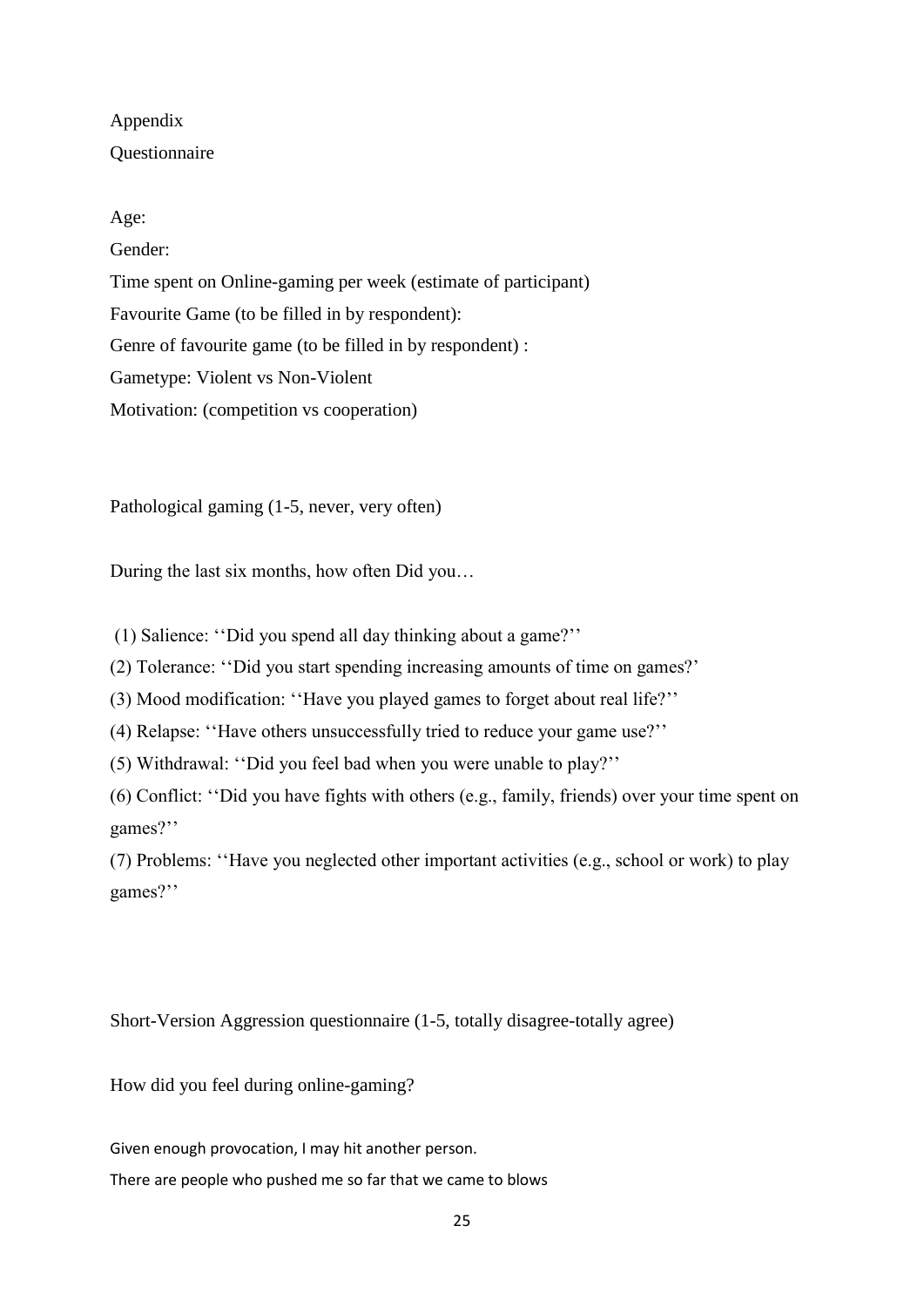I have threatened people I know

I often find myself disagreeing with people. I can't help getting into arguments when people disagree with me. My friends say I'm somewhat argumentative.

I flare up quickly, but get over it quickly. Sometimes I fly off the handle for no good reason. I have trouble controlling my temper.

At times I feel I have gotten a raw deal out of life. Other people always seem to get the breaks. I wonder why sometimes I feel so bitter about things.

Self report on flaming (strongly disagree – disagree – neutral – agree – strongly agree)

When playing online-games I…

…insult other players

…swear at other players

…offend other players

…feel hostile towards other players

Flaming-Motivation/Observation

I often see flaming when I play online-games I think flaming is a norm for communicating in online-gaming When I see flaming in online-gaming, I find it annoying When I see flaming in game, I find it amusing I think flaming is usually meant to be funny I think flaming is just an honest way of expressing disagreement I think that flaming in online-gaming is a problem for some gamers Flaming is a problem for me